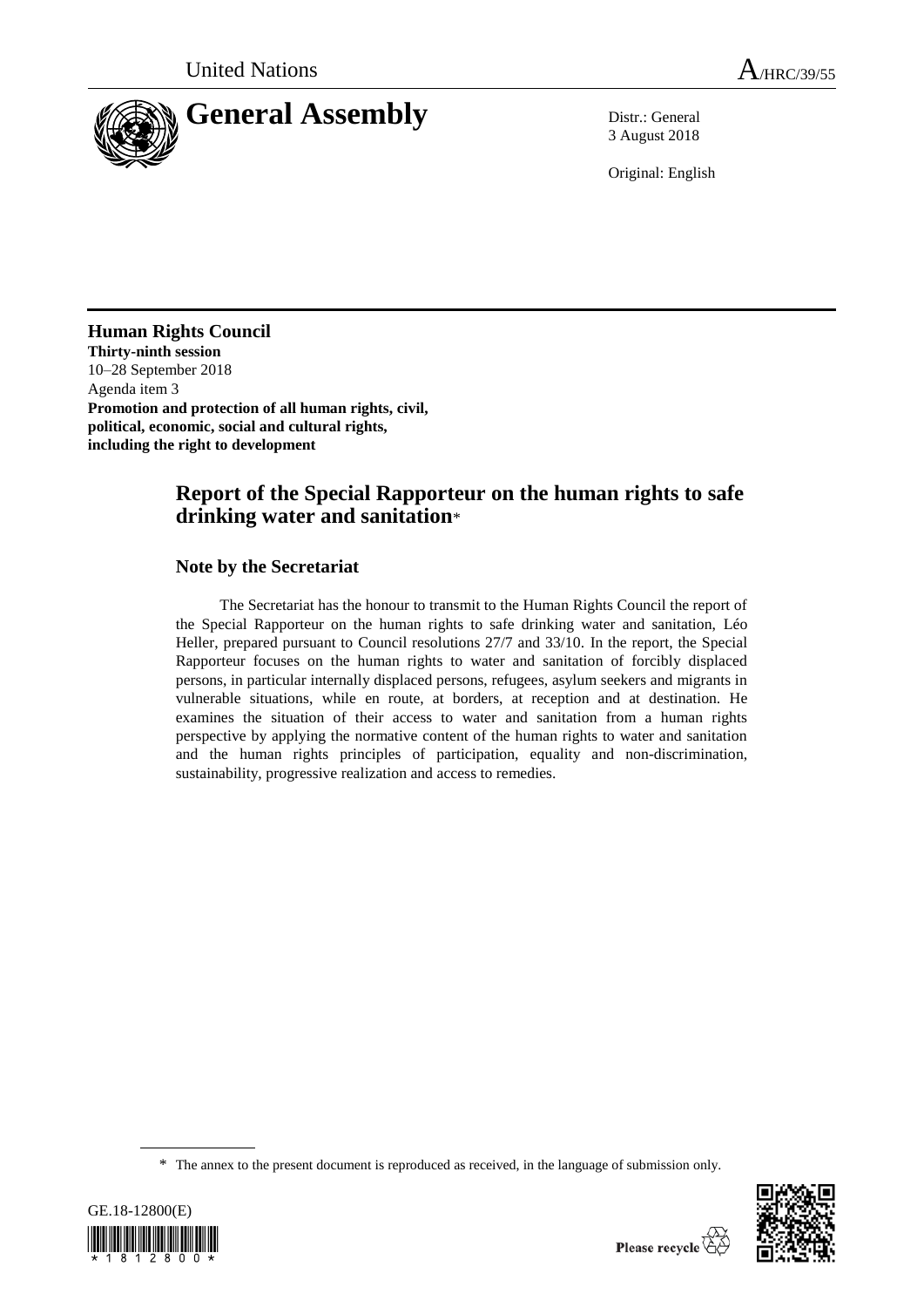# Contents

|       |                                                                                           | Page |
|-------|-------------------------------------------------------------------------------------------|------|
| I.    |                                                                                           | 3    |
| П.    |                                                                                           | 5    |
|       | A.                                                                                        | 5    |
|       | <b>B.</b>                                                                                 | 6    |
|       | C.                                                                                        | 9    |
| Ш.    |                                                                                           | 11   |
|       | A.                                                                                        | 11   |
|       | <b>B.</b>                                                                                 | 12   |
|       | Enabling return through the realization of the human rights to water and sanitation<br>C. | 14   |
| IV.   |                                                                                           | 14   |
|       | A.                                                                                        | 15   |
|       | <b>B.</b>                                                                                 | 15   |
|       | C.                                                                                        | 16   |
| V.    |                                                                                           |      |
| Annex |                                                                                           |      |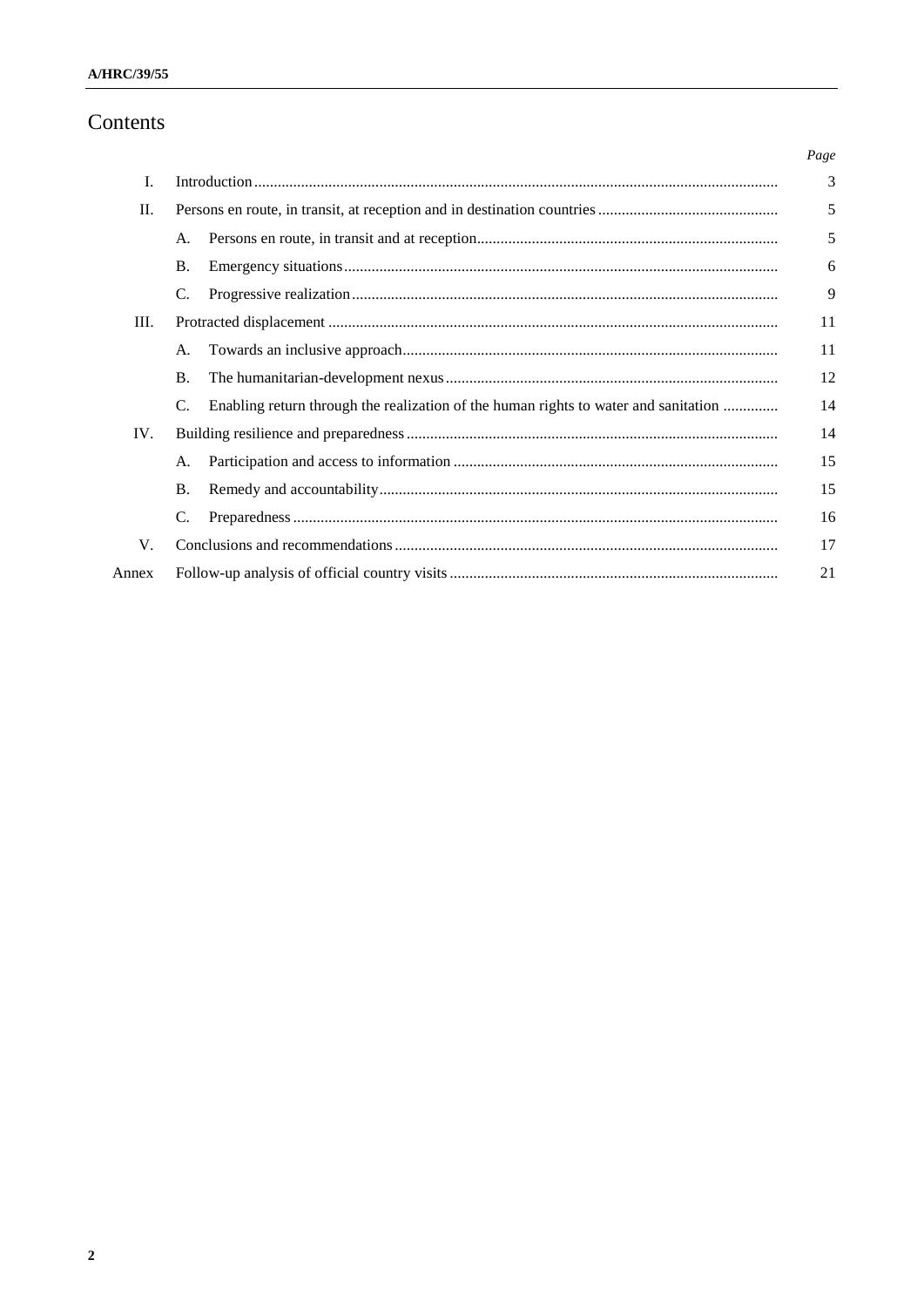## **I. Introduction**

1. Pursuant to Human Rights Council resolutions 27/7 and 33/10, the Special Rapporteur on the human rights to safe drinking water and sanitation, Léo Heller, has worked on identifying challenges and obstacles to the full realization of the human rights to safe drinking water and sanitation, and on protection gaps, good practices and enabling factors. In the present report, the Special Rapporteur focuses on the human rights to water and sanitation of forcibly displaced persons.

2. To develop the report, the Special Rapporteur addressed questionnaires to States and other stakeholders, which elicited a total of 18 submissions.<sup>1</sup> In addition, he convened a brainstorming round table on 13 September 2017 and an expert consultation on 16 and 17 May 2018, both in Geneva.

3. By the end of 2016, 65.6 million people — 22.5 million refugees, 2.8 million asylum seekers and 40.3 million internally displaced persons — had been forcibly displaced worldwide as a result of persecution, armed conflict, other situations of violence, or human rights violations. 2 In addition, millions of migrants are forcibly displaced as a result of extreme poverty, discrimination, climate change, forced evictions and other situations.

4. Disasters continue to trigger new displacements every year (18.8 million in 2017)<sup>3</sup> and are likely to do so even more in the future, given the likelihood that climate change will increase the number of extreme weather events and will cause more severe and chronic droughts and flooding in some regions. It is estimated that 10 to 15 million people are forcibly displaced every year by development projects, such as dam construction, urban development, and transportation and infrastructure programmes.<sup>4</sup>

5. For the purposes of the present report, the Special Rapporteur considers forcibly displaced persons those who are forced to move, within or across borders, as a result of above mentioned causes — mainly internally displaced persons, refugees, asylum seekers and migrants in vulnerable situations while en route, at borders, at reception and at destination. In the report, the Special Rapporteur specifically focuses on people affected by forced displacement who are unable, for reasons beyond their control, to realize their human rights to water and sanitation by the means at their disposal, and who have to rely, as a result, on national or international assistance.

6. All forcibly displaced persons are equally entitled to the human rights to safe drinking water and sanitation irrespective of their current location and the status bestowed on them, and even in cases where they are considered ineligible for international refugee protection. Access to water and to sanitation is not only a fundamental human right for human survival and health but also for living life in dignity. The fundamental role of access to water and sanitation is also understood by affected persons themselves, such as those internally displaced in Juba who referred to access to food, water, health and protection as what human rights meant to them.<sup>5</sup>

7. The framework of the human rights to water and sanitation must be applied at all times: before, during and after emergency situations, during development projects, and in other situations that may lead to forced displacement. The human rights to water and sanitation in emergency situations are, however, all too often compromised. More children

<sup>1</sup> See www.ohchr.org/EN/Issues/WaterAndSanitation/SRWater/Pages/ForciblyDisplacedPersons.aspx.

<sup>2</sup> Office of the United Nations High Commissioner for Refugees (UNHCR), *Global Trends: Forced Displacement in 2016*, UNHCR, 2017.

<sup>3</sup> Internal Displacement Monitoring Centre, Global Report on Internal Displacement 2018, May 2018.

<sup>4</sup> Internal Displacement Monitoring Centre, Dams and Internal Displacement: An Introduction, 11 April 2017. See also [www.forcedmigration.org/research-resources/expert-guides/development](file:///C:/Users/mcparland/Downloads/www.forcedmigration.org/research-resources/expert-guides/development-induced-displacement-and-resettlement/global-overview)[induced-displacement-and-resettlement/global-overview.](file:///C:/Users/mcparland/Downloads/www.forcedmigration.org/research-resources/expert-guides/development-induced-displacement-and-resettlement/global-overview)

<sup>5</sup> Roberta Cohen, *Listening to the Voices of the Displaced: Lessons Learned*, September 2008, p. 33.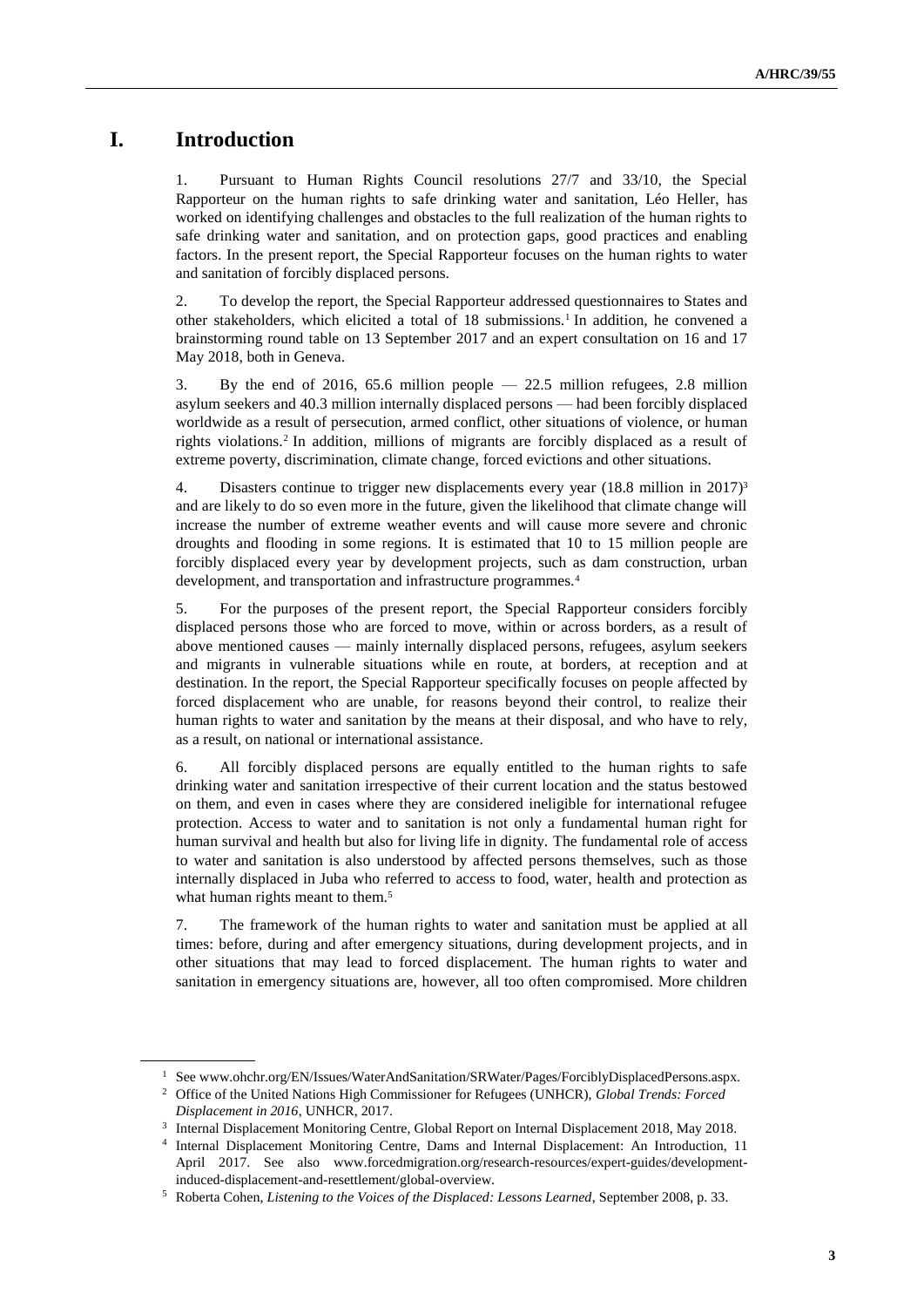still die from poor water quality and sanitation-related diseases than from direct violence in many conflict-affected countries.<sup>6</sup>

8. Participants in the World Humanitarian Summit, held in May 2016, affirmed that forced displacement is not only a humanitarian challenge, but also a political, development and human rights one  $(A/71/353, \text{ para. } 23)$ . It directly affects the enjoyment of the human rights to water and sanitation both of forcibly displaced persons and of the communities that host them. When relying on humanitarian assistance, people tend to be seen as "victims", "beneficiaries" or "recipients"; persons in need of humanitarian assistance should, however, be recognized as rights holders.

9. The human rights to water and sanitation derive from the right to an adequate standard of living, which is protected under, inter alia, article 25 of the Universal Declaration of Human Rights and article 11 of the International Covenant on Economic, Social and Cultural Rights. Furthermore, the General Assembly and the Human Rights Council have explicitly recognized the human rights to water and sanitation as two distinct but interrelated human rights. The human right to safe drinking water entitles everyone, without discrimination, to have access to sufficient, safe, acceptable, physically accessible and affordable water for personal and domestic use.<sup>7</sup> The human right to sanitation entitles everyone, without discrimination, to have physical and affordable access to sanitation, in all spheres of life, that is safe, hygienic, secure, socially and culturally acceptable and that provides privacy and ensures dignity.

10. International human rights law, which applies at all times, and international humanitarian law, which applies to armed conflict, provide complementary and mutually reinforcing protection of the human rights to water and sanitation.<sup>8</sup> In its general comment No. 15 (2002) on the rights to water, the Committee on Economic, Social and Cultural Rights confirmed that the International Covenant on Economic, Social and Cultural Rights and the human rights to water and sanitation apply even in times of armed conflict, natural disasters or other emergency situations. States therefore have an obligation to provide water and sanitation services to forcibly displaced persons who do not have sufficient means, whether they are staying in camps, informal settlements, detention centres, or urban or rural areas. As State capacity may be limited in such situations, international organizations, nongovernmental organizations, funders and other humanitarian organizations can play a key role in providing assistance. Such organizations also should respect, protect and facilitate the human rights to water and sanitation in the services they provide  $(A/71/302, \text{ para. } 13;$ A/72/127, paras. 14–19). They should give priority to the most vulnerable or marginalized groups of the population when providing humanitarian aid, including in the provision and management of water and sanitation services.<sup>9</sup>

11. Pursuant to international human rights law, forcibly displaced persons in transit or at destinations should be guaranteed access to water and sanitation on the same conditions as granted to nationals of the States concerned, regardless of their legal status and documentation.<sup>10</sup> Differential treatment on grounds of nationality or legal status is prohibited unless it is in accordance with the law, pursues a legitimate aim and remains proportionate to the aim pursued.

<sup>6</sup> United Nations Children's Fund (UNICEF), "UNICEF seeks \$3.6 billion in emergency assistance for 48 million children caught up in catastrophic humanitarian crises", press release, 30 January 2018.

<sup>7</sup> See Committee on Economic, Social and Cultural Rights, general comment No. 15 (2002) on the right to water. See also General Assembly resolution 70/169 and Human Rights Council resolution 33/10.

<sup>8</sup> United Nations, *International Legal Protection of Human Rights in Armed Conflict*, Office of the United Nations High Commissioner for Human Rights (OHCHR), New York and Geneva, 2011.

<sup>&</sup>lt;sup>9</sup> Committee on Economic, Social and Cultural Rights, general comment No. 15 (2002) on the right to water, para. 60.

<sup>&</sup>lt;sup>10</sup> See ibid., para. 16 (f); E/C.12/2017/1, para. 3; and Committee on Economic, Social and Cultural Rights, general comment No. 20 (2009) on non-discrimination in economic, social and cultural rights, para. 30.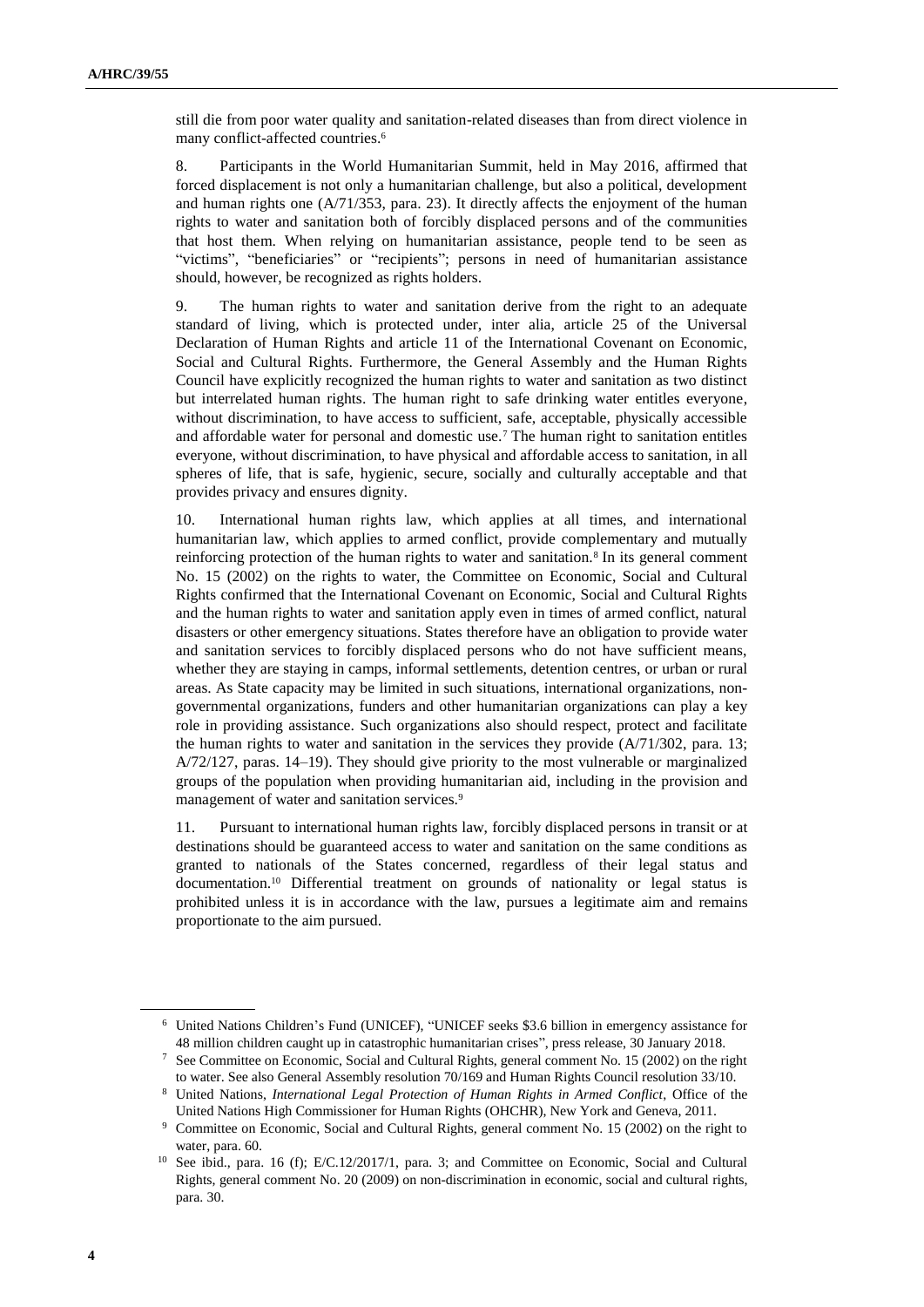## **II. Persons en route, in transit, at reception and in destination countries**

12. When forcibly displaced persons are en route, in transit or at reception, they are vulnerable, because they require access to water and sanitation immediately and continuously in unfamiliar places. The actors that provide assistance to them are often multiple and changeable, from place of origin to destination and from national agencies to international and non-governmental organizations.

13. In response to the questionnaire of the Special Rapporteur, s several States explained that they applied the same national standard of water and sanitation to refugees, asylum seekers and migrants en route, as required by human rights law. Some States applied the Sphere standards, a set of minimum standards applicable in humanitarian responses. Although the Sphere standards are widely recognized and adopted, they are not a binding instrument. Except for certain situations in armed conflicts, there are no mandatory standards on access to water, sanitation and hygiene that humanitarian actors are required to follow in emergencies.

14. For such situations, the human rights framework does not provide quantitative guidance, which could be counterproductive given that requirements have to be assessed on a case-by-case basis. Human rights core obligations must, however, be applied as a legal basis for humanitarian assistance. During an emergency, immediate obligations of access to the minimum essential level of water and sanitation on a non-discriminatory basis apply. Human rights law prescribes a core obligation for the immediate realization of the minimum essential level of each right, without exception. The Committee on Economic, Social and Cultural Rights identified, in its general comment No. 15 (2002) on the right to water, these core obligations as ensuring safe and equal access to the minimum essential amount of water that is sufficient and safe for personal and domestic uses to prevent diseases, especially for disadvantaged or marginalized groups; adopting and implementing a national water strategy and plan of action addressing the whole population; monitoring the extent of the realization of the right to water; adopting relatively low-cost targeted water programmes to protect vulnerable and marginalized groups; and taking measures to prevent, treat and control diseases linked to water, in particular ensuring access to adequate sanitation. Even though the Committee does not make any explicit reference to the core obligation of the right to sanitation (which until recently was treated as an integral part of the right to water) the core obligation for the immediate realization of the right to sanitation can be assumed as what every person needs for health and survival, and to live in dignity. The core obligations reflect the actual practice of many States at the national level; what forcibly displaced persons actually require may be quite different, depending on the individuals concerned, cultural factors, locations or other specific factors. The human rights to water and sanitation can provide guidance on the extent to which and how the needs of forcibly displaced persons should be fulfilled.

15. In the present report, the Special Rapporteur examines the situation of access to water and sanitation by forcibly displaced persons from a human rights perspective, by applying the normative content of the human rights to water and sanitation (accessibility, quality, affordability, availability, acceptability, privacy and dignity) and the human rights principles of participation, equality and non-discrimination, sustainability, progressive realization and access to remedies. The primary intention of the Special Rapporteur is to put a human face on the issue of access to water and sanitation by forcibly displaced persons and to acknowledge them as rights holders.

### **A. Persons en route, in transit and at reception**

16. En route, many displaced persons are forced to travel in harsh conditions, such as heat or cold, without adequate protection or assistance. It is estimated that more than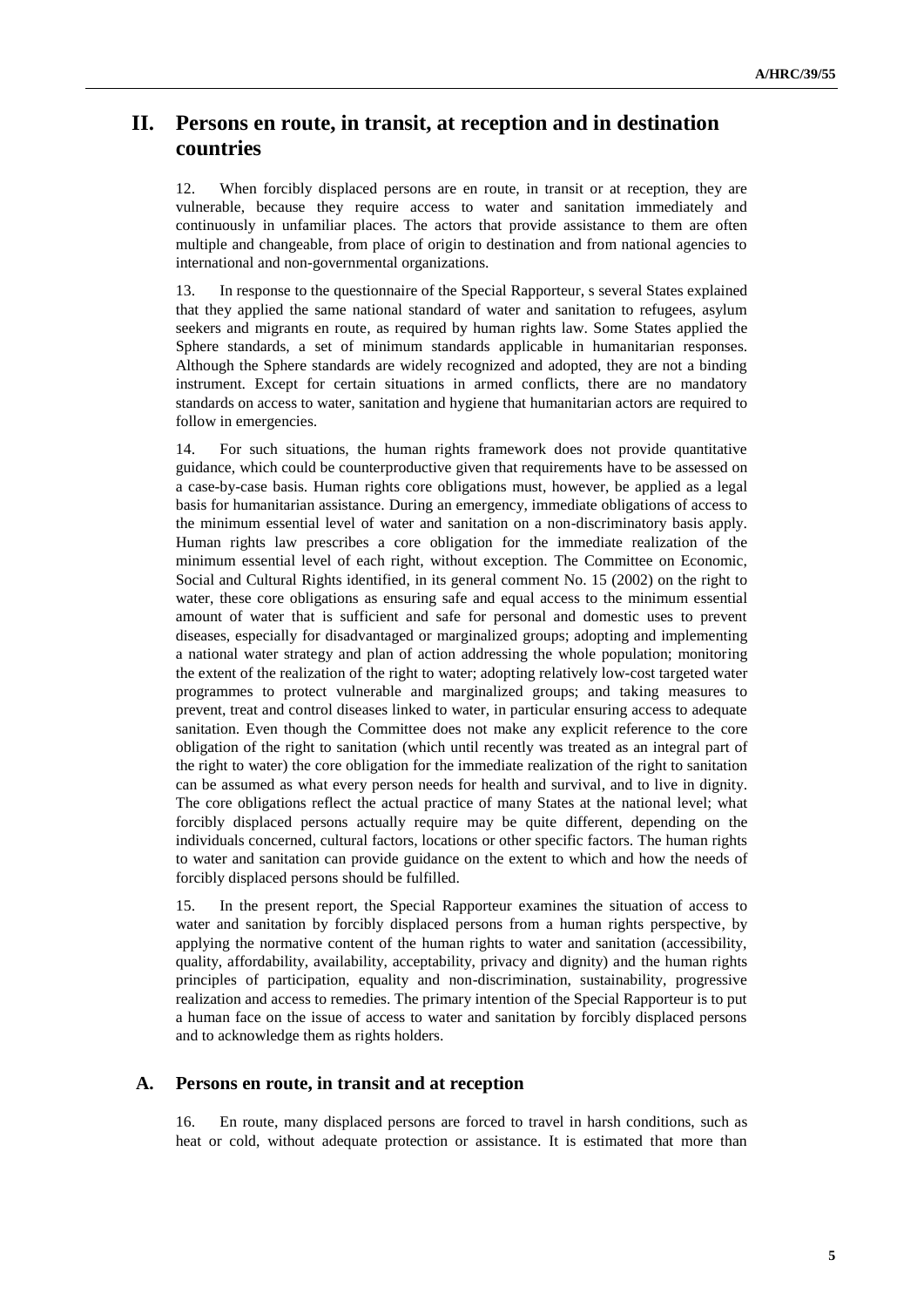130,000 people died en route in the Sahara Desert between 2011 and 2017 due to lack of water and food and the harsh weather.<sup>11</sup>

17. In reception and detention facilities under the authority of receiving countries, States often do not apply the same conditions as those granted to nationals, and provide a lower standard of water and sanitation services to forcibly displaced persons, <sup>12</sup> possibly on the basis of a discriminatory policy or owing to the lack of a policy on forcibly displaced persons. Poor conditions are sometimes used to discourage forcibly displaced persons from entering these countries or to expel them. In some countries, migrants are detained, even where irregular migration is not a criminal offence. Migrants and sometimes their children are detained in unacceptable substandard conditions, with poor hygiene, and limited or no access to sanitation, water and other services (see A/HRC/20/24 and A/HRC/28/68).

18. In November 2017, Australia withdrew from the Manus Regional Processing Centre in Papua New Guinea, which detained asylum seekers pending the processing of their asylum claims. Following the decision, 606 asylum seekers who refused to leave the centre out of concern for their safety claimed that they had to dig into the ground in search of water, two days after the centre had officially closed.<sup>13</sup> There was no water, food, electricity or access to medical treatment for those remaining in the centre. In Europe, many refugees, asylum seekers and migrants while en route, at borders and at reception, after dangerous and arduous journeys, have been subjected to immigration detention in substandard conditions, with inadequate and insufficient water, dysfunctional toilets and limited opportunities for personal hygiene.<sup>14</sup> In France, in the city of Calais and other areas along the northern coast, asylum seekers and migrants en route to the United Kingdom of Great Britain and Northern Ireland have limited or no access to water and sanitation, and in some instances have no choice but to defecate in the open. Even though the State Council of France ruled that such conditions constituted a failure by the authorities and that migrants were exposed to inhuman and degrading treatment, neither the Government nor local authorities have implemented the Court's order to provide drinking water, toilets and showers.<sup>15</sup>

19. Even if receiving countries have limited resources, they cannot justify "restricting the enjoyment of the essential content" of economic, social and cultural rights because of lack of resources.<sup>16</sup> According to the Maastricht Guidelines on Violations of Economic, Social and Cultural Rights, resource scarcity does not relieve States of their minimum obligations, which are non-derogable, to realize economic, social and cultural rights. States, particularly economically developed States, have no justification for providing forcibly displaced persons with substandard water and sanitation services or for using poor living conditions as a means to discourage them from entering the territory or to expel them.

#### **B. Emergency situations**

20. In the immediate aftermath of a disastrous event, humanitarian actors implement an initial emergency response for a duration of approximately six months.

#### **1. Camps for refugees, migrants and internally displaced persons**

21. Forcibly displaced persons staying in organized camps are more likely to have better access to water and sanitation services and other humanitarian assistance than those not

<sup>11</sup> Vittorio Bruni et al., *Study on Migration Routes in West and Central Africa*, Maastricht Graduate School of Governance, 2017.

<sup>&</sup>lt;sup>12</sup> Committee on Economic, Social and Cultural Rights, general comment No. 15 (2002) on the right to water.

<sup>13</sup> See A/HRC/38/54, chap. III, communications [PNG 3/2017](https://spcommreports.ohchr.org/TMResultsBase/DownLoadPublicCommunicationFile?gId=23433) and [AUS 7/2017.](https://spcommreports.ohchr.org/TMResultsBase/DownLoadPublicCommunicationFile?gId=23434)

<sup>14</sup> United Nations, *In Search of Dignity: Report on the human rights of migrants at Europe's borders*, OHCHR, Geneva, 2017, p. 27.

<sup>15</sup> See A/HRC/38/54, chap. III, communication FRA [7/2017.](https://spcommreports.ohchr.org/TMResultsBase/DownLoadPublicCommunicationFile?gId=23375)

<sup>&</sup>lt;sup>16</sup> Committee on Economic, Social and Cultural Rights, general comment No. 15 (2002) on the right to water.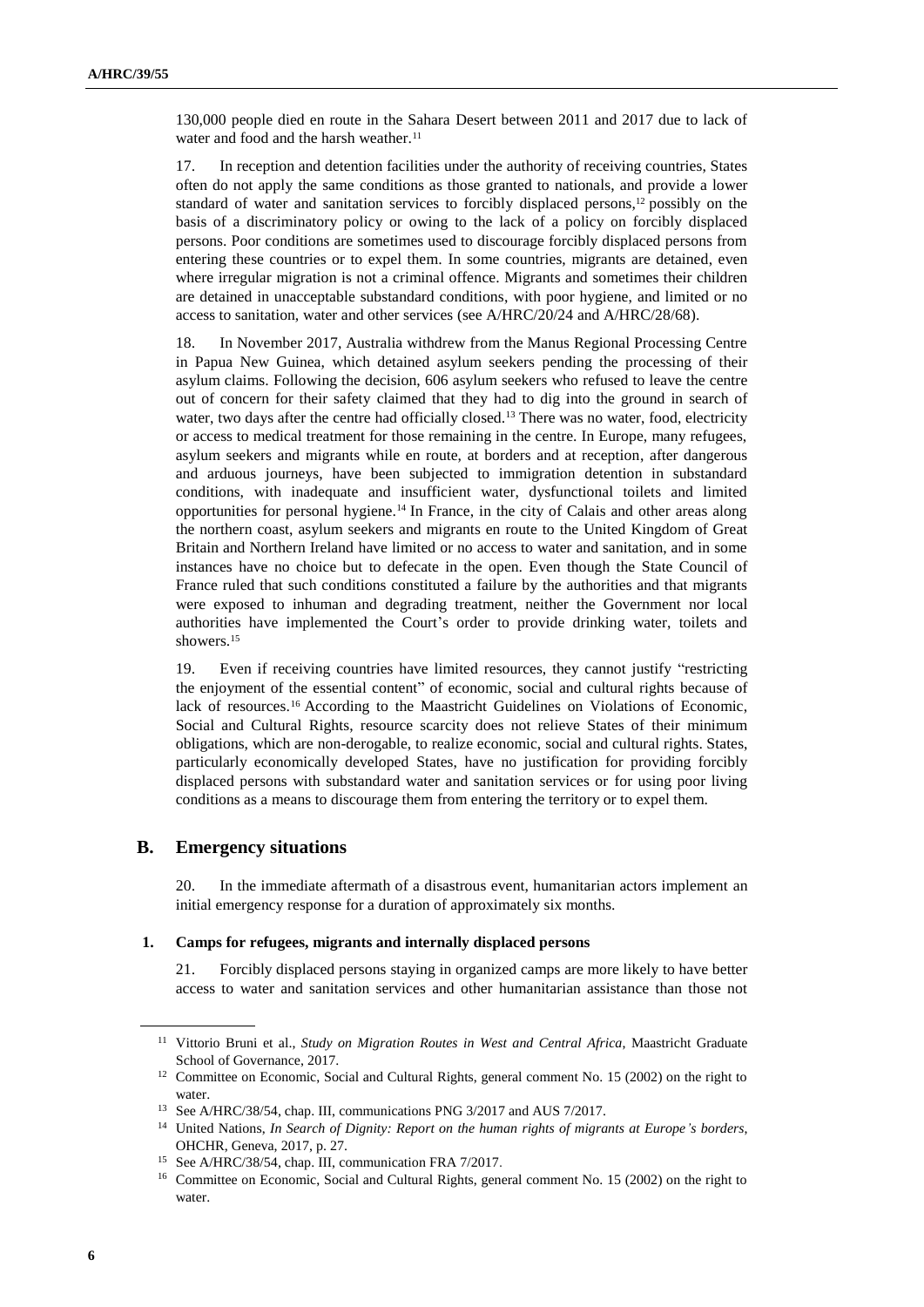admitted to the camp. The standard of services provided to forcibly displaced persons in emergency situations depends on how quickly financial, human and material resources can be mobilized. The amount of resources made available depends on the political, geographic and financial situations of both the countries concerned and donors. For example, the number of people in need of humanitarian assistance in the Democratic Republic of the Congo has reached the same number of such persons in the Syrian Arab Republic, even though the degree of media attention and the amount of international funding allocated are far lower than in the case of the latter State.<sup>17</sup>

22. Internally displaced persons outnumber refugees, and are often at the frontline of conflicts; yet, they tend to fall within protection gaps. Their own States, who are primarily responsible for ensuring their human rights (see E/CN.4/1998/53/Add.2), may not provide adequate support owing to political or financial reasons or lack of capacity. Internally displaced persons might not receive sufficient humanitarian assistance for various reasons, such as political sensitivities, lack of physical or political access or lack of interest; for instance, hundreds of thousands of internally displaced persons affected by the Boko Haram insurgency in Nigeria have had to find their own way to survive in overcrowded camps, which are regularly affected by outbreaks of water-borne diseases.<sup>18</sup>

23. With the resources mobilized to address emergency situations, States and humanitarian actors focus on the timely provision of water and sanitation for life-saving and on the prevention of outbreaks of water-borne diseases, such as cholera. Among the core obligations of the human rights to water and sanitation, some are prioritized under lifesaving efforts in humanitarian interventions. In the Sphere standards (see para. 13 above), minimum standards with regard to water, sanitation and hygiene (WASH) are assumed to reflect the core content of the human rights to water and sanitation as to contribute to the progressive realization of these rights. Conversely, according to a handbook to be published by Sphere, "the standards do not fully reflect the human rights to water and sanitation".<sup>19</sup> For instance, water quantity is explicitly prioritized over the water quality, a definition allegedly grounded on the health impact. The core obligation requires, however, a minimum amount of water that is both sufficient and safe.

24. While priorities should certainly be determined in an acute emergency, there is a risk of interpreting "life-saving" from an overly narrow point of view, with no time frame established for progress towards the full realization of the human rights to water and sanitation, such as accessibility, quality and acceptability. For instance, it is estimated that some 624,000 Rohingya fled from Rakhine State, in Myanmar, to camps in south-eastern Bangladesh; water quality tests conducted in the settlements revealed, however, that most of the water was contaminated with E. coli and that 48 per cent was highly contaminated.<sup>20</sup> In order to prevent a cholera outbreak, two months after the displacement the Government of Bangladesh, with the support of the World Health Organization, conducted a vaccination campaign, targeting young children in camps and settlements. While vaccination against cholera can be absolutely crucial to save lives, it cannot be seen as an alternative to improving water and sanitation conditions. It is reported that the access of refugees to safe water and sanitation and their living conditions are still poor; as at May 2018, nine months after the displacement of the refugees, latrines are still not being maintained. Such poor conditions not only undermine the right of the displaced to live in dignity but could also lead to outbreaks of diarrhoea, hepatitis E and typhoid, among other diseases.<sup>21</sup>

<sup>&</sup>lt;sup>17</sup> Some 8.9 million people in the Democratic Republic of the Congo lack access to safe drinking water; see Norwegian Refugee Council, "The world's most neglected displacement crises", June 2018.

<sup>&</sup>lt;sup>18</sup> Eni Alobo and Synda Obaji, "Internal Displacement in Nigeria and the Case for Human Rights Protection of Displaced Persons", *Journal of Law, Policy and Globalization*, vol. 51, 2016, pp. 26–33.

<sup>19</sup> See www.spherehandbook.org.

<sup>20</sup> María Francisca Zaragoza Martí, "Water as an element of ethical-political reflection in the new paradigm of migratory governance", *Revista Castellano-Manchega de Ciencias Sociales*, vol. 23, 2017, pp. 175–184.

<sup>21</sup> Sophie Cousins, "Rohingya threatened by infectious diseases", *Lancet Infectious Diseases*, vol. 18, No. 6 (June 2018), pp. 609-610.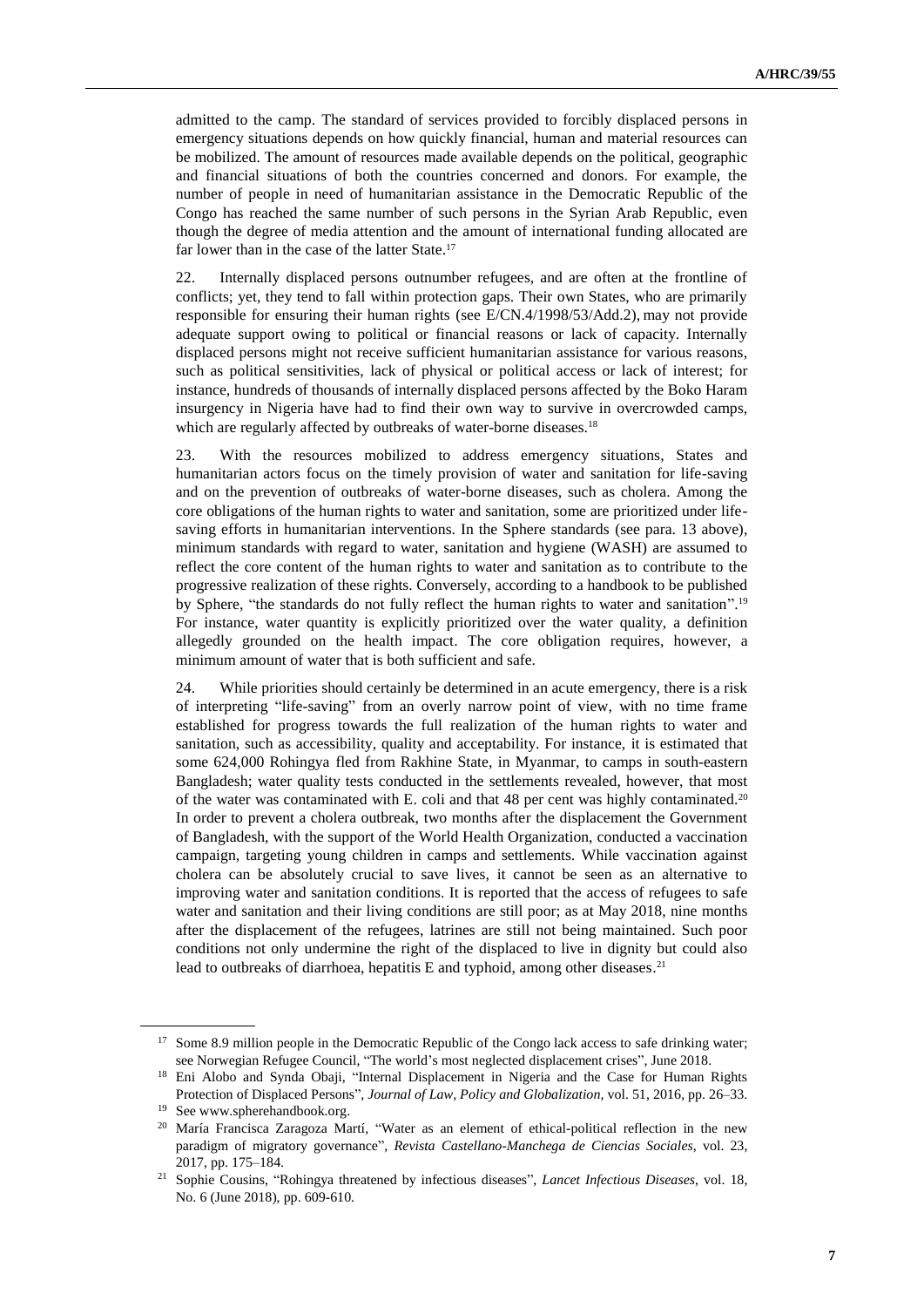25. Equitable access to water, sanitation and hygiene is one of the principles applied to life-saving interventions in humanitarian contexts. Providing equitable facilities is, however, not sufficient to ensure equitable access. The human rights principle of equality and non-discrimination requires actions targeting those "most at risk" and ensuring equal access. While attention is increasingly paid to access to water and sanitation services by persons with disabilities in emergency situations, <sup>22</sup> several studies have revealed that, in multiple camps, water points, toilets and washing facilities, among other facilities, were physically inaccessible to refugees with disabilities.<sup>23</sup>

26. Although menstrual hygiene is not seen as a "life-saving" matter, it is a vital issue for adolescent girls and women who are forced to manage it during emergency situations, something that calls into play not only their dignity but also their safety. Studies have shown that quick and simple consultations can have a positive impact, without causing delays in the implementation of humanitarian interventions. <sup>24</sup> Furthermore, certain issues can be addressed before the outbreak of an emergency if measures for participatory preparedness are taken; for example, Syrian refugee women in Za'atari camp in Jordan reported that the sanitary napkins originally supplied to them were not usable because of their inappropriate nature and inadequate quality (A/HRC/27/55/Add.2, para. 53). Such improvements could be made prior to the influx of forcibly displaced persons.

27. Meeting the essential minimum content of the human rights to water and sanitation cannot be a choice constrained by financial, human or technical capacities. At the same time, States and humanitarian actors can use the essential minimum content as their priority over other demands.

28. Another issue is how to assess whether the essential minimum obligation has been attained, and what to do if it has not. Beyond taking note of the infrastructure available to each person in emergency context, time, access, human and finance capacity constraints make it difficult to conduct research on access to water and sanitation. To ensure effective enforcement, humanitarian actors need additional resources and incentives to carry out research, and to collect and analyse data. Some organizations have begun to gather data in order to study the consequences of crises and to adapt humanitarian interventions accordingly. 25

#### **2. Outside organized camps**

29. Reports indicate that forcibly displaced persons — at least 59 per cent of refugees and around 80 per cent of internally displaced persons — increasingly live outside organized camps.<sup>26</sup> Despite this, humanitarian assistance, including in the form of water, sanitation and hygiene, is usually directed to camps. Forcibly displaced persons living outside of camps tend therefore not to have access to the humanitarian assistance they need.

30. According to a survey conducted in 2011, access to water was ranked as the fifthmost important issue on the list of problems raised by internally displaced persons living in

<sup>&</sup>lt;sup>22</sup> See CBM, the International Federation of Red Cross and Red Crescent Societies, the International Organization for Migration, the United Nations Children's Fund, the United Nations Office for Disaster Risk Reduction and the World Health Organization (WHO), *Guidance Note on Disability and Emergency Risk Management for Health*, WHO, 2013.

<sup>23</sup> Women's Refugee Commission, *Disabilities among Refugees and Conflict-affected Populations*, 2018; Mansha Mirza, "Disability and humanitarianism in refugee camps: the case for a travelling supranational disability praxis", *Third World Quarterly*, vol. 32, No. 8 (2011), p. 1527; Jules Morgan, "Disability – a neglected issue in Greece's refugee camps", *Lancet*, vol. 389, No. 10072 (2017).

<sup>&</sup>lt;sup>24</sup> Crystal VanLeeuwen and Belen Torondel, "Improving menstrual hygiene management in emergency contexts: literature review of current perspectives", *International Journal of Women's Health*, vol.10, 2018, p. 169.

<sup>25</sup> International Committee of the Red Cross (ICRC), *Acquiring and Analysing Data in Support of Evidence-based Decisions: A Guide for Humanitarian Work*, Geneva, May 2017.

<sup>26</sup> Nicholas Crawford, John Cosgrave, Simone Haysom and Nadine Walicki, *Protracted Displacement: Uncertain Paths to Self-Reliance in Exile*, HPG Commissioned Report, September 2015.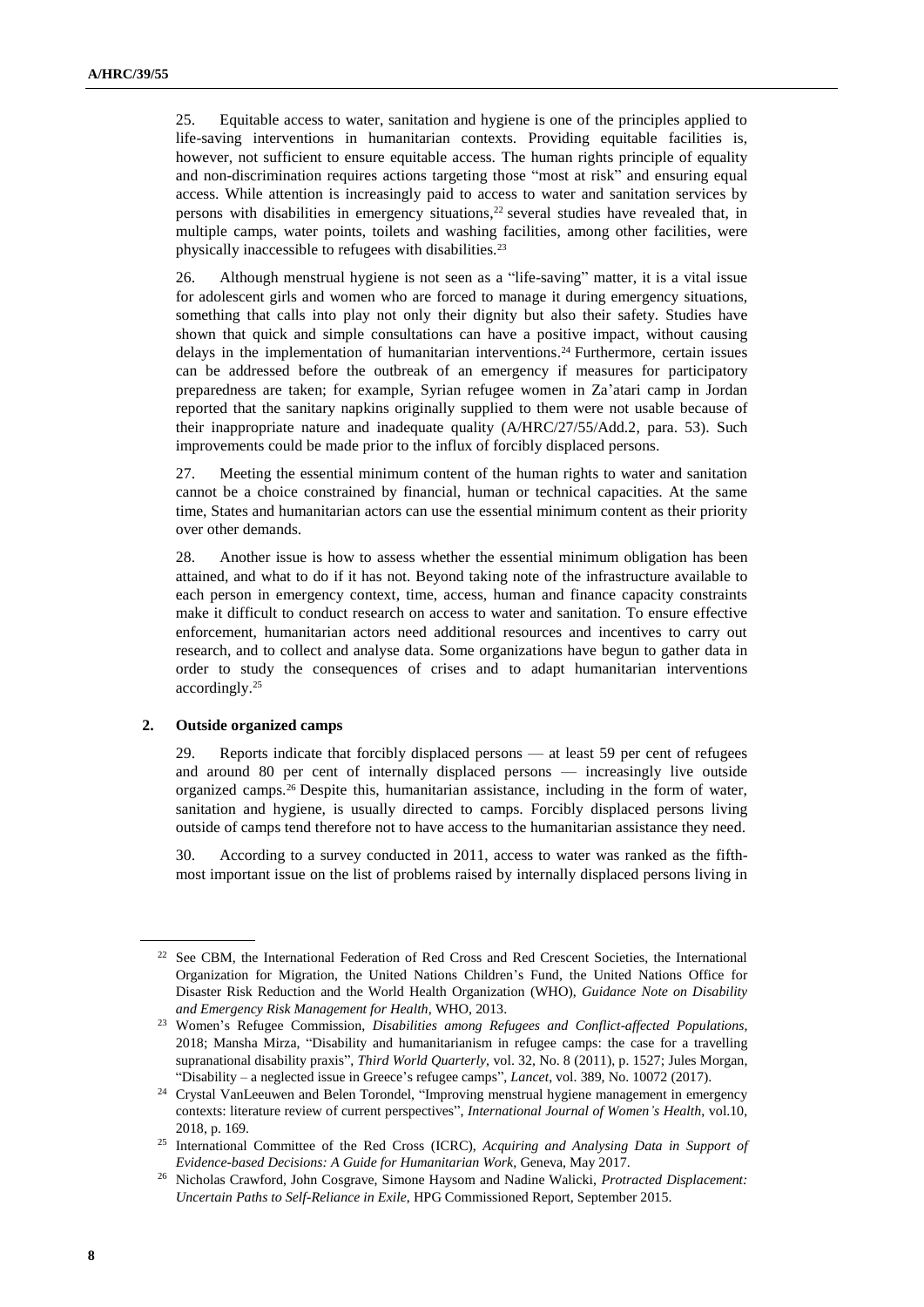urban settings.<sup>27</sup> Most of them live in urban informal settlements, and hence may have no access to piped water or sanitation; some are even forced to use unsafe water and unimproved sanitation solutions. Because of the types of shelter and locations in which they live, some have to rely on expensive water and sanitation provided by informal service providers; for instance, in 2014, in the northern region of Jordan, refugees living outside camps struggled to secure basic living standards in shelters with damaged latrines and leaking sewage pipes, or in informal tented settlements without any latrines at all. They tended to spend a substantial portion of their meagre income on water because they were either not connected to the water network or had only a small water storage capacity in their home. One family of refugees living in a hut outside a refugee camp informed the previous mandate holder that, although the land owner gave them water for drinking and cooking, they had to use unsafe canal water for washing and cleaning (A/HRC/27/55/Add.2, para. 56).

31. Providing assistance to forcibly displaced persons living outside organized camps can be daunting, given that they are often dispersed or hidden in host communities, and therefore harder to reach. Support for access to water and sanitation services can be provided through cash programmes, the upgrading of facilities at the household or communal infrastructure level, or by helping municipality utilities to improve and extend services. Those who require assistance most often do not have access to these services because of the lack of physical accessibility or information on the assistance they could receive, particularly in the case of older persons, persons with disabilities or single parents with many children. Identifying needs of individual level within a household is an even greater challenge owing to the absence of intra-household data; for example, menstrual hygiene management specifically targeting adolescent girls living in a household poses a challenge that has not yet been properly addressed in terms of the development of guidelines or plans of action and implementation by actors involved in such situations.

#### **C. Progressive realization**

32. Once the emergency phase is over and the situation has been stabilized by means of humanitarian assistance, the quality of water and sanitation services are expected to improve gradually. Given that, according to the Sphere standards, the WASH minimum standards "contribute to the progressive realization" of the rights to water and sanitation, it seems that the notion of progressive realization of those human rights is widely accepted by humanitarian actors.

33. The progressive realization of the right to water and sanitation in the human rights framework does not simply mean a gradual improvement in and expansion of service levels; it also requires taking deliberate, concrete and targeted steps to the maximum extent of resources available. <sup>28</sup> It also requires planning at the outset of an emergency and the implementation of affirmative actions for disadvantaged groups to raise their level of access to that of the rest of the community.

34. In actual fact, the degree of access does not always improve and can, in some cases, even deteriorate, owing to a decline in political attention, inadequate funding, lack of planning or inadequate support for service providers in assuring the operational continuity of essential services. Wastewater management, for instance, is all too often not considered in the initial planning at the outset of an emergency, for a variety of reasons, not least because it requires significant amounts of upfront financial resources. A sharp increase in wastewater generation inside or outside camps can put stress on an existing system and may require the construction of new wastewater collection and treatment infrastructure, or the upgrading of the existing one, to serve forcibly displaced persons and host communities alike while safeguarding the environment.

<sup>27</sup> World Bank and UNHCR, *Vulnerability of internally displaced persons in urban settings*, World Bank, Washington, D.C., 2015.

<sup>&</sup>lt;sup>28</sup> Committee on Economic, Social and Cultural Rights, general comment No. 15 (2002) on the right to water, para. 17.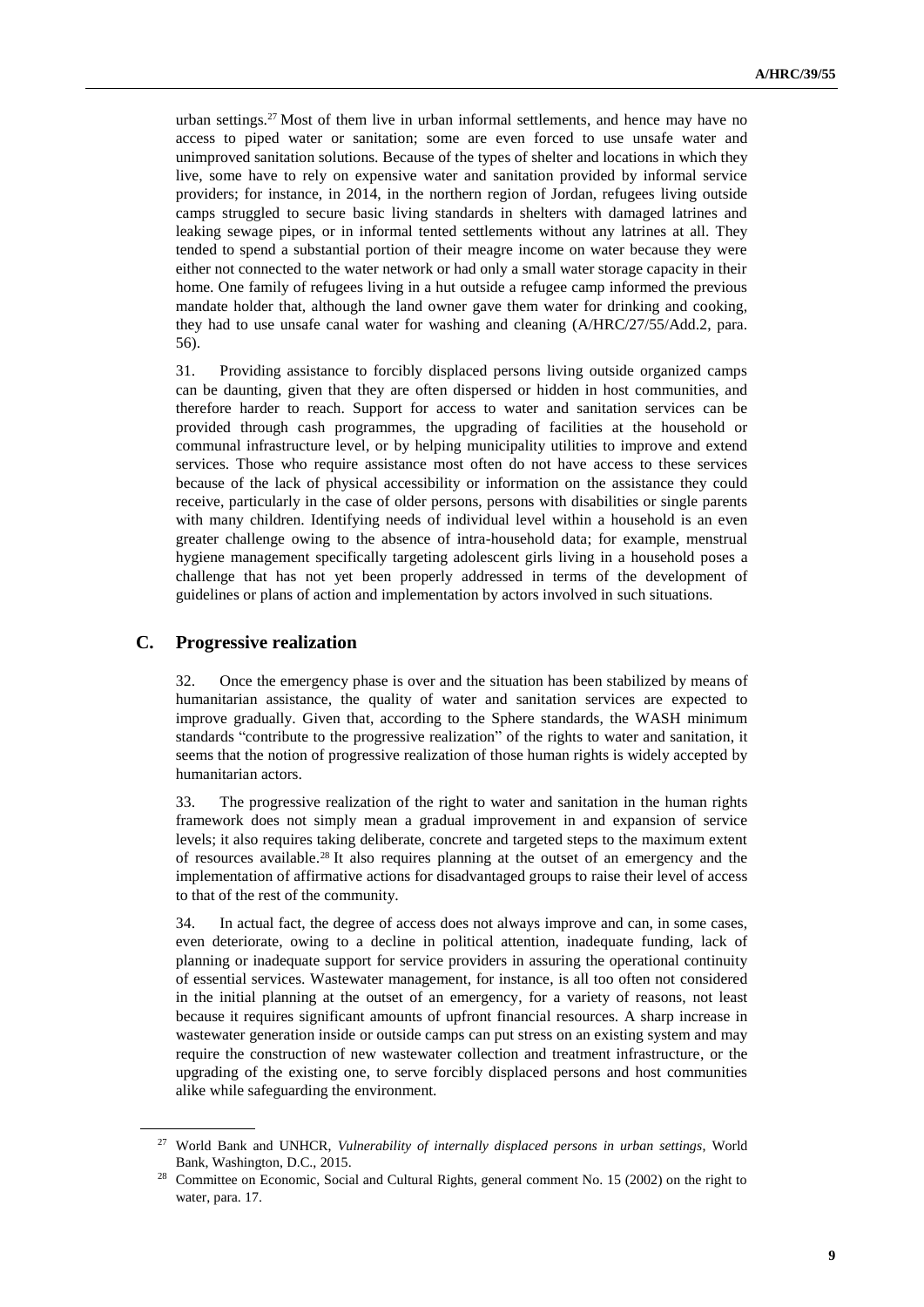35. Lack of coordination among States, humanitarian actors and local actors, the lack of clear allocation of responsibilities and the lack of leadership by States are often identified as obstacles to the progressive realization of the human rights to water and sanitation during and after the emergency phase. Governments are expected to play a coordinating role; fragile governments, however, are often further disempowered when they are bypassed in the channelling of humanitarian aid. The government bodies responsible for the water and sanitation sector are often scattered and uncoordinated even when the general situation is stable, a fact that makes coordinated humanitarian intervention even more of a challenge. In Haiti, seven months after the earthquake of January 2010, which killed more than 316,000 people and led to the displacement of 1.5 million people, more than 42 per cent of 1,300 camps across the country were still without water, and 29 per cent were without toilets. Data also showed that only one in three camps had access to water before the cholera outbreak. The Government of Haiti received only 1 per cent of international humanitarian funds, while non-governmental organizations acted as implementing agencies for emergency relief and received almost all the humanitarian aid.<sup>29</sup>

36. Even in cases of planned displacement and resettlement, planning of sustainable access to water and sanitation is often missing. In Tajikistan, in 2015, the Special Rapporteur was informed that 42,000 people had been displaced owing to a large dam project, and that many of them had no access to water or sanitation because of the lack of planning and of access to information. Some of the displaced had chosen a particular settlement because of the possibility of extracting groundwater; however, pumping the water from the aquifer had turned out to be too expensive, and they therefore had to rely on expensive water from a water truck, without any prospect of constructing a water system (A/HRC/33/49/Add.2, para. 50).

37. The maximum available resources for the progressive realization of the rights to water and sanitation include both the resources existing within a State and those available from the international community through international cooperation and assistance. Most situations of displacement in fact often rely on external funds given that developing countries continue to host the overwhelming majority of forcibly displaced persons. While the cost of meeting the increasing levels of humanitarian need has been growing steadily, global aid commitments for water and sanitation have declined, from \$10.4 billion in 2012 to \$8.2 billion in 2015.<sup>30</sup> In emergency assistance, including assistance for forcibly displaced persons, priority should be given to realizing their human rights, including the rights to water and sanitation.<sup>31</sup> The "donor fatigue" witnessed with regard to humanitarian assistance, whereby donors stop or reduce their funding commitments as situations recede, is a major challenge. In 2017, humanitarian funding for the Sudan did not meet half of the funding required, for the first time since 2003. In other countries, such as the Central African Republic, Burundi, Ethiopia and the State of Palestine, less than half of the funds requested were provided in 2017. 32

38. International cooperation for the realization of economic, social and cultural rights is an obligation of all States, and is particularly incumbent upon those States that are able to assist.<sup>33</sup> Continuing funding is essential for the progressive realization of human rights; developing regions and least developed countries continue, however, to share a disproportionately large responsibility for hosting refugees, asylum seekers and migrants in vulnerable situations. <sup>34</sup> In its statement on the duties of States towards refugees and

<sup>29</sup> Mark Schuller and Tania Levey, "Kabrit ki gen twòp mèt: understanding gaps in WASH services in Haiti's IDP camps, *Disasters*", vol. 38, Suppl. 1, 2014.

<sup>30</sup> UN-Water and World Health Organization (WHO), *Financing Universal Water, Sanitation and Hygiene under the Sustainable Development Goals: UN-Water Global Analysis and Assessment of Sanitation and Drinking-Water*, GLAAS 2017 Report, 2017, p. ix.

<sup>&</sup>lt;sup>31</sup> Committee on Economic, Social and Cultural Rights, general comment No. 15 (2002) on the right to water, para. 34.

<sup>32</sup> Norwegian Refugee Council (see footnote 17).

<sup>&</sup>lt;sup>33</sup> Committee on Economic, Social and Cultural Rights general comment No. 3 (1990) on the nature of States parties' obligations, para. 14.

<sup>34</sup> UNHCR, *Global Trends* (see footnote 2).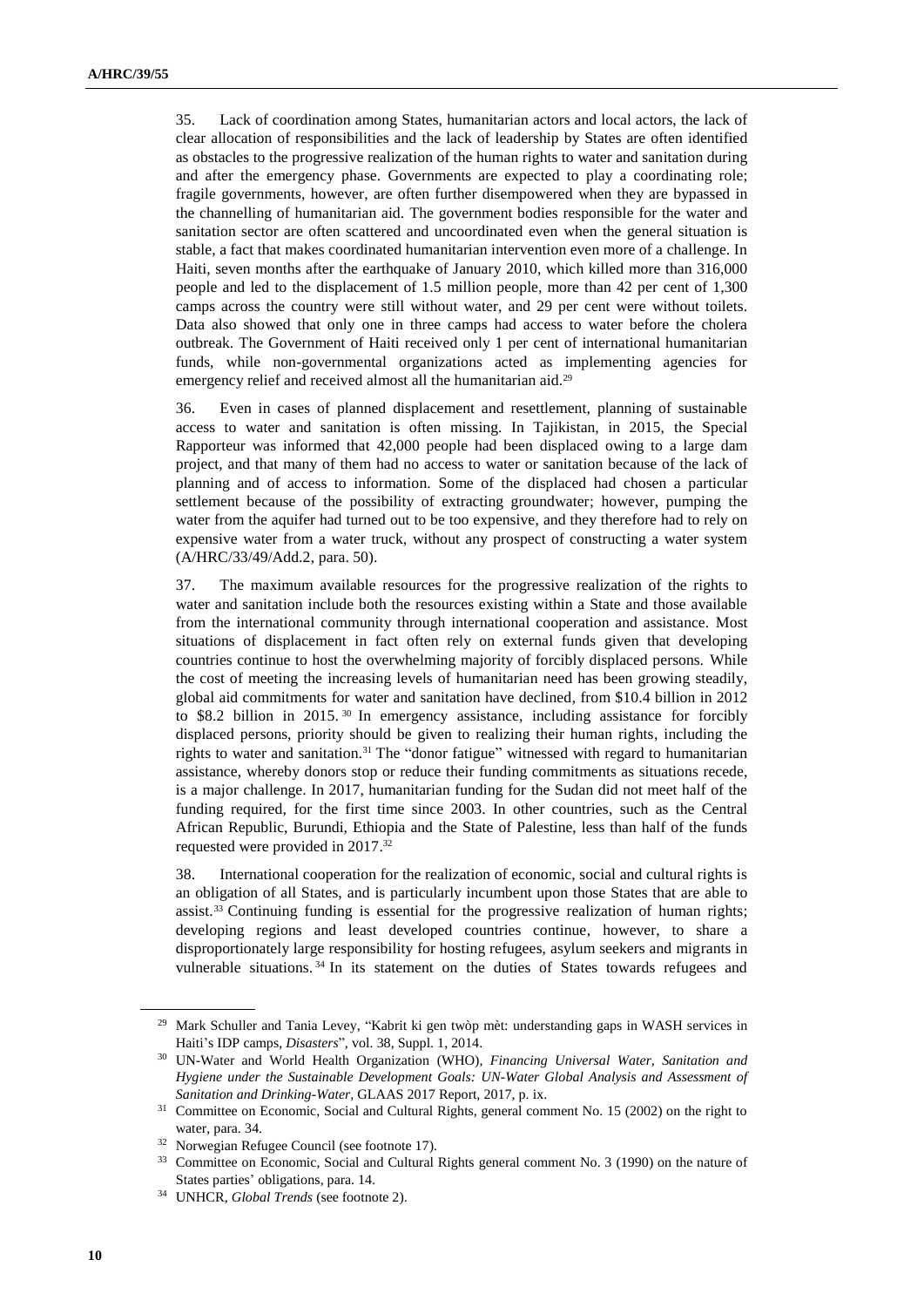migrants under the International Covenant on Economic, Social and Cultural Rights, the Committee on Economic, Social and Cultural Rights, recognized that some States face a heavier burden than others owing to large flows of migrants fleeing conflict or persecution, and reiterated that the fulfilment of core obligations gave rise to national responsibilities for all States and international responsibilities for developed States, as well as others that were "in a position to assist"  $(E/C.12/2017/1, \text{ para. } 18)$ .

### **III. Protracted displacement**

39. Protracted displacement has been defined as displacement in which refugee populations of 25,000 persons or more from the same nationality have been in exile for five or more years. Currently, two thirds of refugees are in a situation of protracted displacement, with an average duration of more than 20 years<sup>35</sup> and an average length of internal displacement of more than 17 years. Ongoing armed conflicts that have lasted for years continue to deepen in complexity, bringing new waves of violence and forced displacement. Disasters can also lead to protracted displacement.

40. In 2009, after 60 years of displacement, attacks on water and sewage infrastructure in Gaza and a blockade imposed on supplies left 10,000 Palestinians with no access to the water network and 900,000 with only irregular access. The damage caused to sewage treatment plants led to the discharge of untreated or only partially treated wastewater directly into the Mediterranean Sea.<sup>36</sup> In Algeria, more than 40 years since the end of the conflict there, some 165,000 Sahrawi refugees still live under the harsh conditions of the Sahara Desert. Although their water supply has moved from shallow to deep ground water wells and an improved system, they still use only 15 to 17 litres of water per person per day. <sup>37</sup> Besides these direct consequences, insufficient system operation and maintenance caused by the lack in human and financial capacity compound the deterioration in access to water and sanitation services even further.

41. Humanitarian assistance that targets formal and informal camps for forcibly displaced persons alone may not be sufficient, and may in fact prevent the full realization of human rights to water and sanitation, which inevitably depends on the capacity of existing services and natural and other resources. In northern Jordan, for instance, the large-scale influx of refugees has put strain not only on both the scarce water resources available and the aging water infrastructure, but also on sanitation systems, including in schools, whose poor facilities discourage girls from attending. In such a situation, efforts to mitigate the additional stress caused by the mass arrival of refugees are insufficient; the shortfall in existing service delivery must be addressed also. The additional pressure placed on water and sanitation services risks becoming a source of social tension between forcibly displaced persons and local populations as well.

#### **A. Towards an inclusive approach**

42. Certain humanitarian bodies are increasingly conscious of the need for an inclusive approach to access to water and sanitation, which involves including forcibly displaced persons in national and local development planning. It also involves providing assistance in expanding and strengthening local water and sanitation services, thereby ensuring access to water and sanitation for forcibly displaced persons and other affected populations. Emergencies can be an opportunity not only for ensuring the continuity of service provision, but also for making access to service more inclusive; for example, some interventions conducted by the International Committee of the Red Cross in urban areas affected by protracted armed crises help to strengthen the sustainability and resilience of

<sup>35</sup> Crawford et al., *Protracted Displacement* (see footnote 26).

<sup>36</sup> See A/HRC/38/54, chap. III[, ISR 4/2011.](https://spcommreports.ohchr.org/TMResultsBase/DownLoadPublicCommunicationFile?gId=16443)

<sup>&</sup>lt;sup>37</sup> Marta Vivar et al., "An insight into the drinking-water access in the health institutions at the Saharawi refugee camps in Tindouf (Algeria) after 40 years of conflict", *Science of the Total Environment*, vol. 550, 2016, pp. 534–546.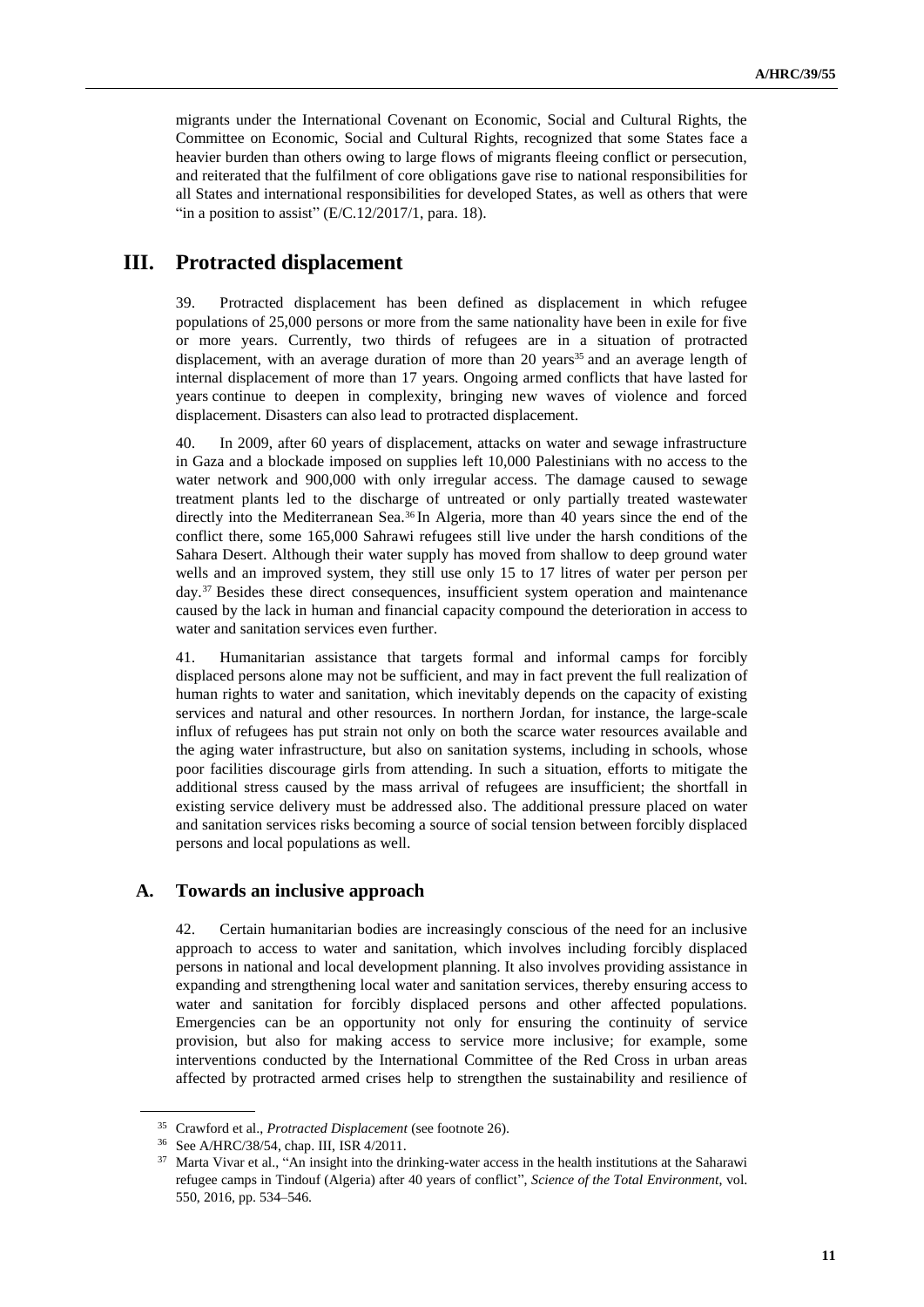services by supporting local water and sanitation service providers in their task of ensuring the operational continuity of critical functions and access to municipal services for both forcibly displaced persons and host communities.<sup>38</sup> According to information provided by Public Services International, interventions and investments should be integrated into national and local public services, as this will contribute to overall improvements in the quality and delivery of public services that benefit the whole of community, citizens and non-citizens alike.

43. An inclusive approach is also one that addresses other human rights issues in order to achieve the full realization of the human rights to water and sanitation for forcibly displaced persons. Insecurity of tenure prevents internally displaced persons from being able to leave informal settlements and makes them more dependent on informal services. Lack of access to work or livelihood activities denies forcibly displaced persons the ability to live autonomously, and can have a negative impact on the financial sustainability of water and sanitation services, given that they are unable to pay the prices charged. The right to employment is guaranteed to all refugees under the Convention relating to the Status of Refugees; in the case of migrants and other displaced persons, any difference in treatment with regard to access to employment requires justification. According to the Committee on Economic, Social and Cultural Rights, access to education and to employment are important channels for integration within the host country, and will reduce the dependence of refugees and migrants on public support or private charity (E/C.12/2017/1, para. 6).

44. In some cases, States have or report insufficient information on the enjoyment of human rights by refugees, asylum seekers, undocumented migrants and internally displaced persons in human rights monitoring. In the development context, global monitoring of the targets on water, sanitation and hygiene of the Sustainable Development Goals has revealed a lack of disaggregated data on access to water and sanitation by forcibly displaced persons. Without information on the extent to which forcibly displaced persons enjoy human rights, it is difficult to plan and strategize ways to reach them. Research has shown that only 50 per cent of countries around the world have water, sanitation and hygiene policies and plans that include specific measures addressing the needs of refugees and internally displaced persons. <sup>39</sup> Only 14 per cent of countries have specific measures for the allocation of resources to refugees and internally displaced persons, and consistently apply them.

#### **B. The humanitarian-development nexus**

45. Despite the fact that displacement is likely to be a long-term issue, both host States and donors often respond to it as if it were a short-term emergency. Protracted displacement can still be an emergency, and the development stage can still revert to an emergency situation. Such situations make interventions more complex; for instance, in the Syrian Arab Republic, parallel interventions on water and sanitation are being conducted. In some stabilized areas, rehabilitation and reconstruction of infrastructure is regarded as a more structured medium- to long-term form of support, while emergency needs continue to be addressed by the humanitarian actors who have access to the areas. Therefore, addressing situations where humanitarian and development activities overlap is an enormous challenge, particularly when States do not have a significant role in coordination, which is often the case during and after emergencies.

46. The Special Rapporteur on the human rights of migrants has compiled a long list of the barriers between peacebuilding and humanitarian actors when they engage with development actors in durable solutions, such as differences in planning and evaluation cycles and methods, lack of data collection and analysis, lack of coordination with Governments and international organizations, and inadequate integration of displacement considerations into development, peacebuilding and human rights capacity-building efforts (A/68/225, para. 42). Sanitation and hygiene have been identified as areas where the

<sup>38</sup> ICRC, *Urban services during protracted armed conflict: a call for a better approach to assist affected people*, ICRC, Geneva, 2015.

<sup>39</sup> UN-Water and WHO, *Financing Universal Water, Sanitation and Hygiene* (see footnote 30).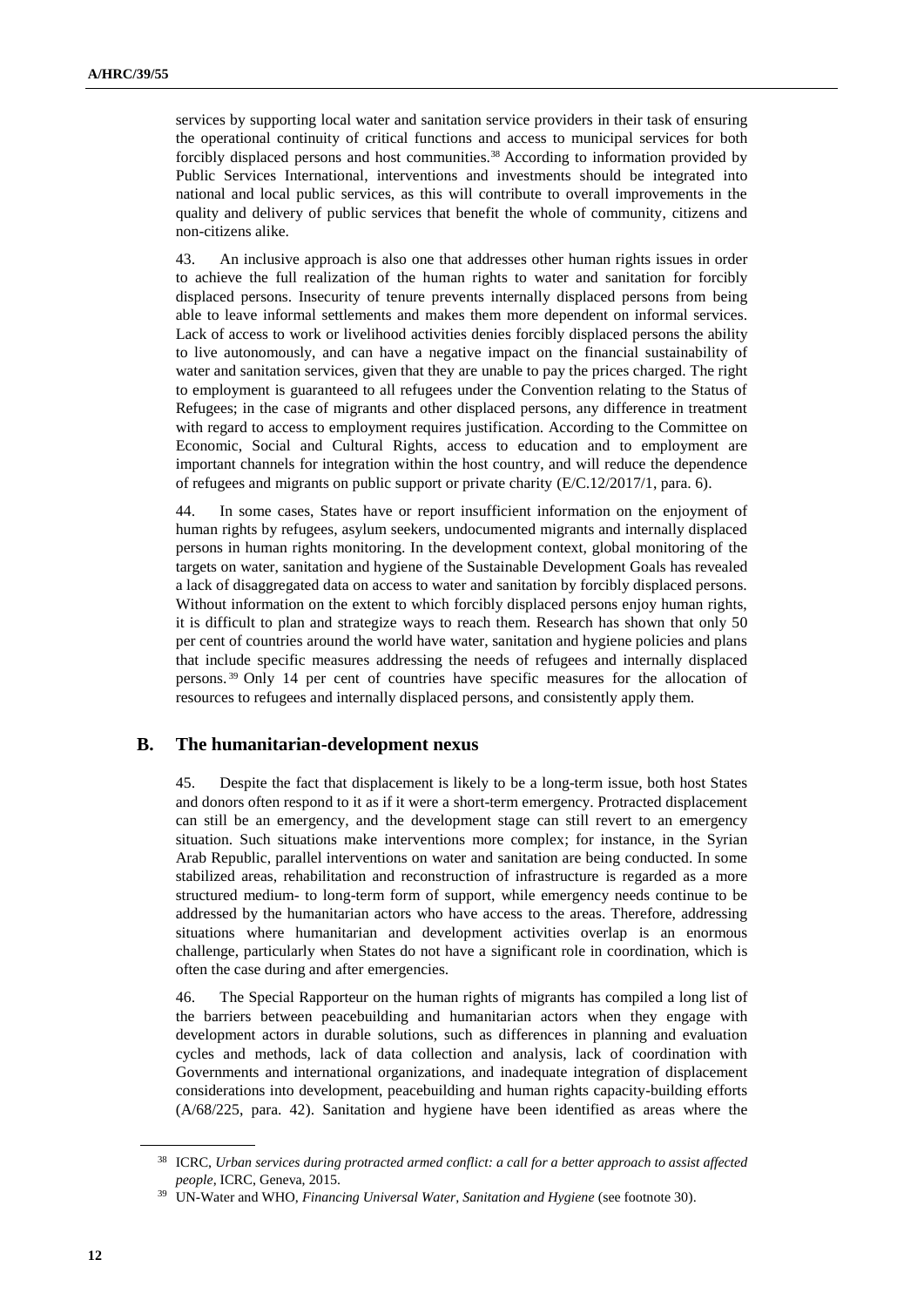interaction between humanitarian and development actors has been particularly poor. 40 Such differences could, however, be potential opportunities to complement the capacities and capabilities of different actors. Humanitarian actors, for instance, could make better use of specialized expertise of a development actor who has working experience in the area. The need for the humanitarian and development sectors to align their programmes for common achievements and to move towards a complementary approach has also been highlighted, including at the World Humanitarian Summit.

47. The human rights principles that are vital to the humanitarian-development nexus include sustainability, participation, equality and non-discrimination and progressive realization. What sustainability means for development actors with regard to, inter alia, time frame and targeted groups may be different for humanitarian actors. Water and sanitation services that are the cheapest and quickest to install often do not comply with the normative content of the human rights to water and sanitation, and might require repair or reinstallation in a relatively short period of time. Furthermore, development programmes sometimes impose systems that are not financially sustainable, such as in the case of desalination plants in Kiribati and Tuvalu (see A/HRC/24/44/Add. 1 and 2).

48. The human rights principle of sustainability requires States to adopt comprehensive and integrated strategies and programmes to ensure that sufficient and safe access to water and sanitation is available for present and future generations. This also requires the longterm management of water resources and wastewater. Many important elements for achieving the human rights principle of sustainability are indeed included in both the Sphere standards applied by humanitarian actors and the indicators under the Sustainable Development Goals targeted by development actors, such as the management and maintenance of services, safe excreta disposal and equal emphasis on hygiene promotion as sanitation and water services.<sup>41</sup> Integrating the human rights principle of sustainability into both humanitarian and development planning and programming therefore does not require completely new standards, but rather common planning and targets.

49. One of the key terms repeated in recent discussions on humanitarian aids is "cost efficiency". For humanitarian actors, cost efficiency tends to mean low expenditure of funds to produce a certain outcome; for instance, one cost-efficiency analysis of latrinebuilding programme looked at the yearly cost per person of latrine access, although it also examined the sustainability of access and the types of access that are easier for women.<sup>42</sup> Similarly, in the development sector, the focus is on cost recovery, where some funders request or even impose an obligation on partner States to recover, fully or at least partially, the costs of operation and maintenance of such systems through tariffs (A/72/127, para. 66). From the point of view of human rights, cost efficiency means that funds should first target the most marginalized groups of people to ensure the minimum content of the rights for everyone, and then progressive improvement of access, without any retrogression. When certain limits of expenditure — per person or per household — are adopted in humanitarian or development programmes, there is a risk of exclusion of hard-to-reach people or of dispensing with some levels of service, which are sometimes necessary to comply with core human rights obligations. States and humanitarian and development actors should develop strategic planning with human rights at the centre, as a continuous obligation. Such an approach requires long-term thinking as much as long-term funding.

50. Failing to fulfil the right to participation of affected populations in both the humanitarian and the development context will have a negative impact on the sustainable access to water and sanitation of forcibly displaced persons. In Aceh, Indonesia, after the tsunami in 2006, large parts of the Government's master plan for reconstruction had to be modified because it had been developed with little input from local communities. Studies have in fact confirmed that reconstruction and development projects have a better chance of sustainability if the views of displaced persons are taken into account. The Special

<sup>40</sup> Nathaniel Mason and Beatrice Mosello, "Making humanitarian and development WASH work better together", Overseas Development Institute, policy brief, August 2016.

<sup>41</sup> Ibid.

<sup>42</sup> See www.rescue.org/sites/default/files/document/956/latrinesdesignedbrieffinal.pdf.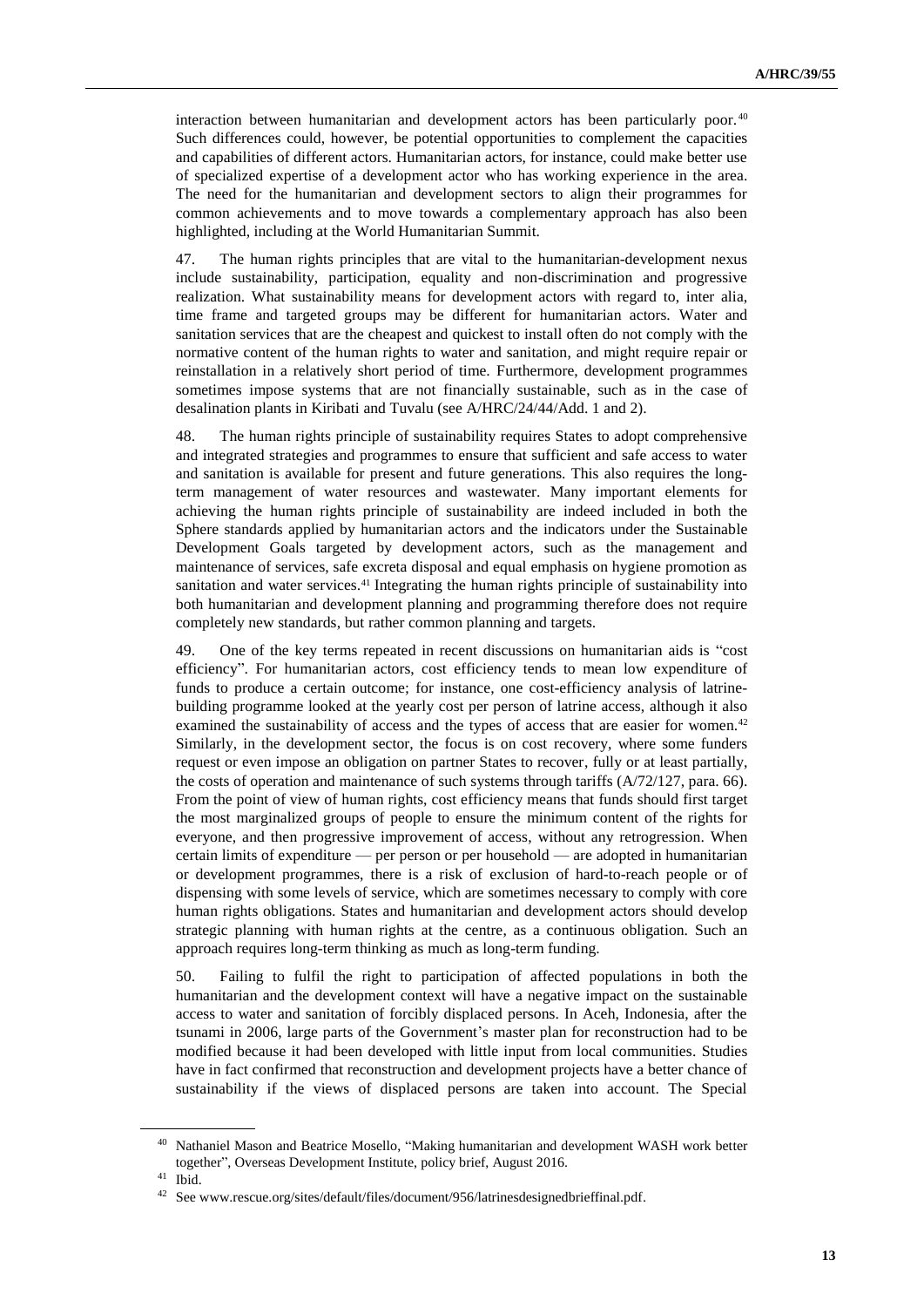Rapporteur reiterates his view that participation should not be regarded solely as a choice when financial and human capacities are available, but should rather be integrated into humanitarian assistance and development projects as a human right.

### **C. Enabling return through the realization of the human rights to water and sanitation**

51. Safe, inclusive and sustainable access to services, including water and sanitation, is a key factor in motivating forcibly displaced persons to return to their place of origin, when they wish to do so, and is an integral part of early recovery priorities that are sustainable. Return after a protracted period of displacement is a challenge; indeed, return without stable security and access to basic services could lead to the recurrence of forced displacement. In 2016, 552,200 refugees voluntarily returned to their countries of origin, most to Afghanistan. The majority of Afghan returnees cannot go back to their place of origin because of armed conflict and lack of access to land, housing or basic services, and therefore have to settle elsewhere. Many returnees have once again been internally displaced because of insecurity, armed conflict and harsh living conditions. In one study, only one third of internally displaced persons interviewed had access to electricity, an adequate water supply and sanitation facilities.<sup>43</sup> In Yemen, most of the 1 million returnees have returned to their former residence; although many homes have been damaged. returnees are generally unable to afford repairs. They remain vulnerable, and require support to meet their basic needs, together with medium-term support to ensure access to a livelihood and basic services that will make their return sustainable. Drinking water has been identified by many returnees as a priority needs.<sup>44</sup>

52. The return of refugees and internally displaced persons can put pressure on already scarce resources and fragile water and sanitation infrastructures, and can itself become another cause of conflict and tension with the local communities. In the returning process, States and humanitarian and development actors should ensure that planning for the progressive realization of the human rights to water and sanitation is inclusive, thereby preventing tension and further conflict with local communities.

## **IV. Building resilience and preparedness**

53. Access to water has often been a major cause of armed conflict, other situations of violence and social unrest in many places. The impact of the current armed conflict in the Syrian Arab Republic has been exacerbated by severe water shortages due to multi-year droughts since the mid-2000s, combined with other factors, such as long-standing political, religious and social ideological tensions. This has led to the displacement of large numbers of people from rural to urban centres, in turn contributing to political instability, violence and social unrest, in conjunction with food insecurity for more than 1 million people (A/HRC/37/30, para. 12). 45

54. Emergencies often hit the marginalized hardest, as they have few means to mitigate the impact by themselves and often have no other option but to flee their homes. Strengthening the framework of the human rights to water and sanitation could reduce and mitigate the risks of displacement when emergencies arise. Many human rights issues equality, the right to housing, the right to participate, the right to information, and access to justice, which all contribute to the resilience of people when they are combined with the realization of the human rights to water and sanitation. There is increasing evidence that violations of economic, social and cultural rights are causes, consequences and often even predictors of an escalation in human rights violations, violence and conflict (A/HRC/37/30,

<sup>43</sup> World Bank and UNHCR, *Research Study on IDPs in urban settings – Afghanistan*, 2011.

<sup>44</sup> Office for the Coordination of Humanitarian Affairs, *2018 Humanitarian Needs Overview: Yemen*, December 2017.

<sup>45</sup> See also Peter H. Gleick, "Water, drought, climate change, and conflict in Syria", *Weather, Climate, and Society*, vol. 6, No. 3 (July 2014).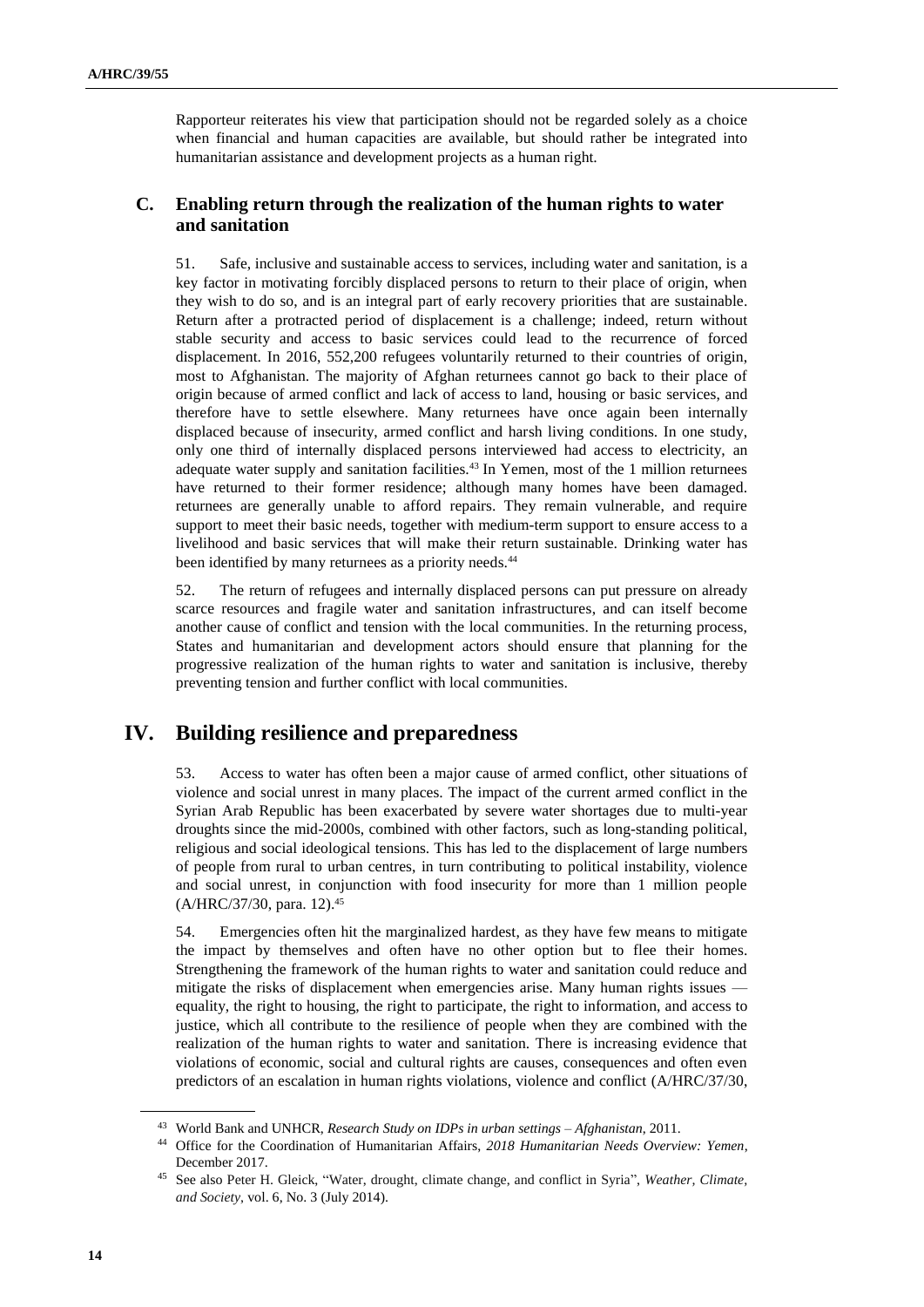para. 51). The human rights to water and sanitation can be a gauge of the degree of realization of other economic, social and cultural rights given that water and sanitation are widely accepted as "public services" and are unique in that, in most countries, they are directly run by the public sector, except in cities where these services have been privatized.

#### **A. Participation and access to information**

55. Experience has shown that, when an emergency arises, people who take their lives into their own hands and can participate in shaping their fate are more likely to recover from the shock of disasters and are thus more resilient.<sup>46</sup> Empowering people by affording them access to information and participatory mechanisms is therefore crucial. The human rights to water and sanitation include full and equal accessibility not only to information concerning water and sanitation, but also to the environment.<sup>47</sup> Participation and ownership by rights holders will lead to greater resilience in their access to water and sanitation over the long term. In areas prone to armed conflicts and other drivers of displacement, it is particularly important that participatory processes include discussions on how to redesign or adapt access to water and sanitation as a part of resilience mechanisms and as a preventative measure for displacement.

56. Participatory processes can help in the design of culturally acceptable infrastructures, allowing users to gain ownership and therefore feel responsible for maintenance, resulting in greater system sustainability. A pilot project conducted in Kakuma refugee camp, Kenya, to identify alternatives to pit latrines revealed that the participation of users could increase acceptability by users, including those who have special needs, and therefore improve sustainability and resilience.<sup>48</sup> Participation must be a feature of all stages of displacement and, where possible, prior to forced displacement.

### **B. Remedy and accountability**

57. The human rights to water and sanitation include access to effective judicial or other appropriate remedies at both the national and international levels for those whose rights have been denied or violated; those persons should be entitled to adequate reparation, including restitution, compensation, satisfaction or guarantees of non-repetition.<sup>49</sup> Effective remedy and accountability mechanisms are crucial for the protection of human rights and for strengthening people's resilience. The voices of those whose rights have been affected should be heeded; only in this way can trust in water and sanitation services be built, and deficiencies in the system be identified and addressed. States should take the lead with necessary measures, with the support of humanitarian and other actors. As one aspect of resilience and preparedness, States should take advantage of times of stability to establish clear institutional structures to help in the coordination of water, sanitation and hygiene interventions in times of emergency. States are, however, often fragile and lack the necessary capacity to do so, and therefore leave the decision-making to humanitarian organizations, which either provide water and sanitation services directly or, in some cases, provide support to local service providers. When international organizations and nongovernmental organizations play a role in fulfilling the human rights to water and sanitation of forcibly displaced persons, actors in a position of authority and that can have a positive or negative influence on the realization of those rights through their actions (or inaction) or decisions should be held accountable. The principle of accountability requires that actors

<sup>46</sup> Water Kälin, "A Human Rights-Based Approach to Building Resilience to Natural Disasters", 6 June 2011 (available from www.brookings.edu/research/a-human-rights-based-approach-to-buildingresilience-to-natural-disasters/).

<sup>&</sup>lt;sup>47</sup> Committee on Economic, Social and Cultural Rights, general comment No. 15 (2002) on the right to water, para. 48.

<sup>48</sup> Raymond Nyoka et al., "Sanitation practices and perceptions in Kakuma refugee camp, Kenya: Comparing the status quo with a novel service-based approach", PLoS ONE, vol. 12, No. 12.

<sup>&</sup>lt;sup>49</sup> Committee on Economic, Social and Cultural Rights, general comment No. 15 (2002) on the right to water, para. 55.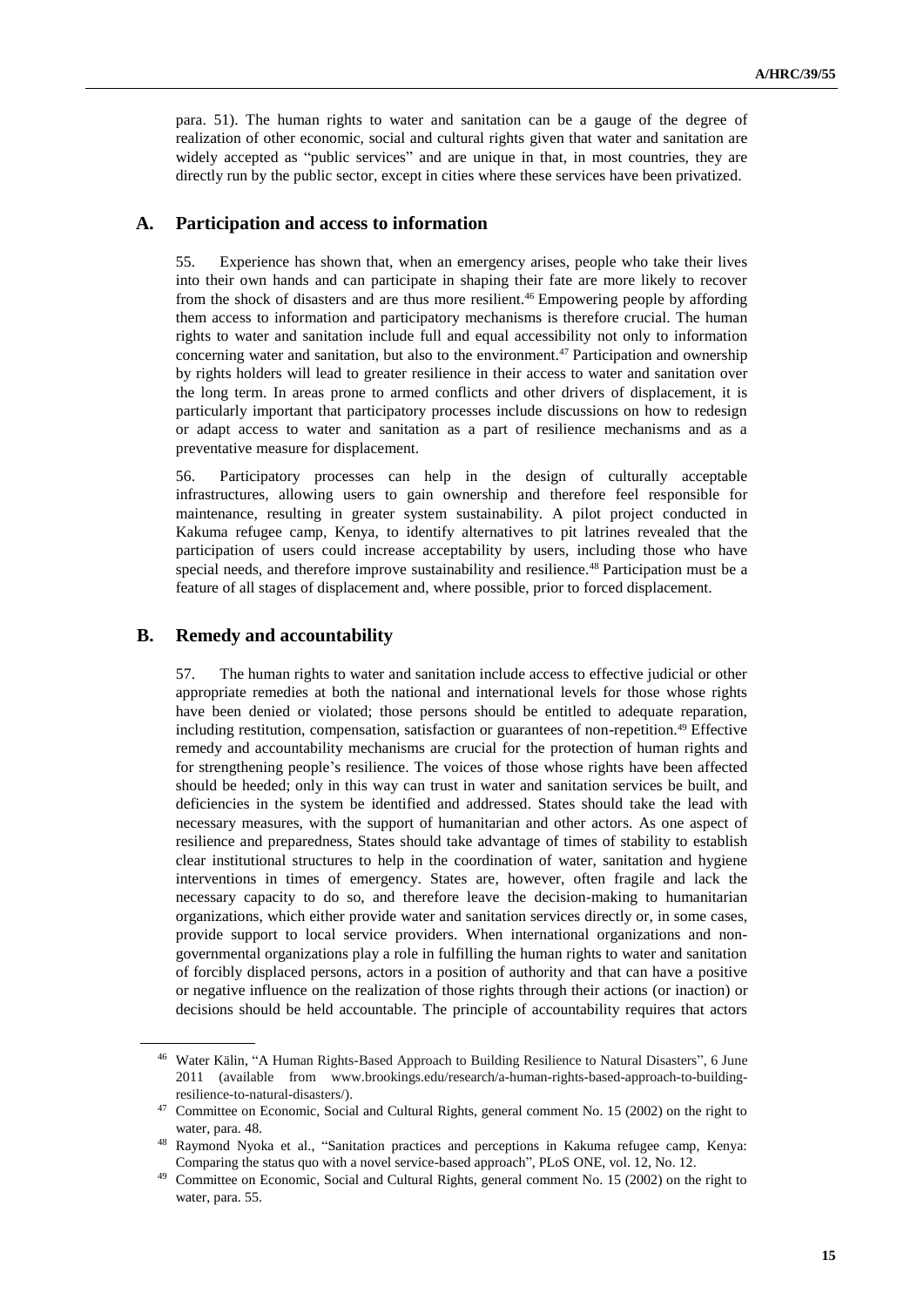have clearly defined roles, responsibilities and performance standards; accountability of such organizations is however weak and vague in the context of forced displacement.

58. In the humanitarian-development nexus, unclear accountability mechanisms for both humanitarian and development actors are contributing to unsustainable or discontinuous interventions. The primary accountability mechanisms for both actors are centred on accountability to donors, even though accountability to service users is increasingly acknowledged as a shared goal in the water, sanitation and hygiene sector.<sup>50</sup> Both humanitarian and development organizations have thus increasingly developed different accountability mechanisms, such as feedback and complaints mechanisms (including hotlines), despite the fact that there are no established standards on the extent to which they would hold themselves accountable, the kinds of remedies provided, or the handling of complaints received (including data protection). Human rights can offer an accountability framework for organizations; in other words, a basis for defining what people can and cannot claim and how to do it.

59. When many actors are involved without any clear allocation of roles or responsibilities, which is often the case in humanitarian situations, affected persons are unable to claim remedies when their human rights are violated or not realized. The situation in Haiti after the 2010 earthquake was an example of unclear accountability, where nongovernmental organizations running camps for internally displaced persons were able to ensure better provision of water, sanitation and clinics in their operational areas, but neither the Government, United Nations agencies or the International Organization for Migration were able to persuade them to work in harder-hit areas.<sup>51</sup> In October 2010, substandard access to safe water and sanitation contributed to an outbreak of cholera, which led to the death of more than 9,000 people and the hospitalization of thousands more.<sup>52</sup> The victims have not had access to remedies either from the United Nations (which was responsible for introducing cholera to the country owing to negligence) or from the State or other organizations, which failed to provide the minimum standard of water and sanitation services.

#### **C. Preparedness**

60. International humanitarian actors are usually required to address inadequacies in water and sanitation services and the environmental sustainability issues that predate the onset of a crisis, which then exacerbates these vulnerabilities. Strong human rights protection prior to the onset of the crisis can, however, mitigate vulnerabilities during emergencies and increase the effectiveness of humanitarian assistance. The effects of the realization — or lack thereof — of human rights during times of stability are often repeated or even exacerbated in humanitarian responses. Globally, water services tend to receive more attention, funds and priority than sanitation owing to various reasons, including the greater visibility of water projects, and the stigma and taboos attached to sanitation. As a consequence, 2.3 billion people still do not have basic sanitation services and 4.5 billion people do not have safely managed sanitation, while 892 million have no choice but to defecate in the open, <sup>53</sup> making access to basic sanitation one of the least achieved targets under the Millennium Development Goals. Menstrual hygiene management is most behind in terms of the development of standards and of a comprehensive approach, which would comprise, inter alia, heeding the voices of adolescent girls, their privacy and dignity, and tackling taboos and discrimination. The issue therefore faces challenges similar to those faced by sanitation, but it complicated by the fact that it concerns a women's intimate

<sup>50</sup> Mason and Mosello, "Making humanitarian and development WASH work better together" (see footnote 40).

<sup>51</sup> Schuller and Levey, "Kabrit ki gen twòp mèt" (see footnote 29).

 $52$  See A/HRC/31/79, chap. II, communication HTI [3/2014,](https://spcommreports.ohchr.org/TMResultsBase/DownLoadPublicCommunicationFile?gId=18990) and A/71/367; see also [A/HRC/29/34/Add.2.](https://www.ohchr.org/EN/HRBodies/HRC/RegularSessions/Session29/Documents/A_HRC_29_34_Add_2_en.doc)

<sup>53</sup> WHO and UNICEF, *Progress on drinking water, sanitation and hygiene: 2017 update and SDG baselines*, Geneva, 2017.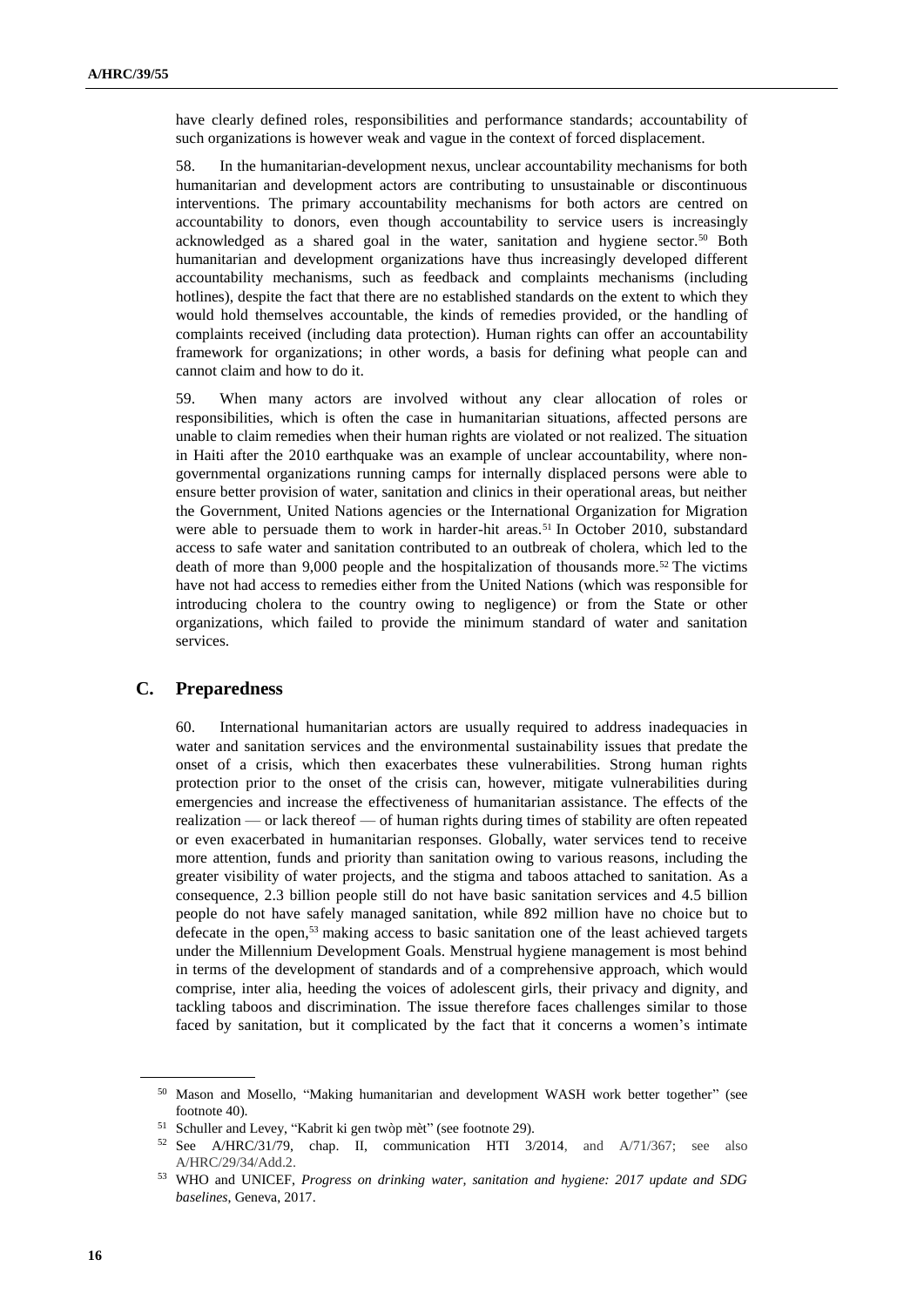privacy. It is no accident that access to sanitation and menstrual hygiene management do not receive due and priority attention in the humanitarian context.

61. A national coordination structure to address emergency situations is an important feature of preparedness. During a natural disaster that leads the internal displacement of many people, it is not always clear who is responsible at the governmental level and who is accountable for them, which may lead to inadequate or delayed access to water and sanitation services. The WASH cluster in Ethiopia is strengthening information management and monitoring in the light of the lessons learned with regard to the importance of preparedness and its role in development activities during the previous emergency in 2016. 54

62. The infrastructure of water and sanitation systems should also be planned in an adaptive way, to allow it to be flexible enough to cope with emergency situations. Contingency plans on, for example, making repairs, are vital to ensure system resilience. To begin with, the Government, in order to ensure preparedness, must be aware of the capacity of existing services and infrastructure, and of the degree of people's access — otherwise, humanitarian actors will struggle to plan, prioritize and choose the most appropriate interventions. In Tunisia, for example, humanitarian actors developed an inter-agency contingency plan, which included an assessment of existing infrastructures and services, in order to be prepared for the potential influx of forcibly displaced persons fleeing violence in Libya in May 2014. Similarly, UNHCR is working with the Government of Turkey to assess the capacity of water and sanitation services in Istanbul in relation to the number of forcibly displaced persons that can be accommodated.

63. Preparedness is also vital in the context of climate change, which is increasingly becoming a major cause of displacement. Since 2008, an estimated 22.5 million people per year have been displaced, internally or across borders, by weather or climate-related disasters (see A/HRC/37/35, para. 5). The adverse effects of climate change have a disproportionate impact on the poor, children, women, persons with disabilities, indigenous people and minorities. The President of Kiribati has advocated for "migration with dignity", given that at least some communities affected by climate change will have to be relocated to less exposed areas (A/HRC/24/44/Add.1, para. 52). The potential relocation of citizens of one State (Kiribati) to an island in the territory of another (Fiji) has serious human rights implications for those relocated, including their rights to essential access to basic services and to nationality. Strengthening adaptation efforts to the decreasing availability of water to those on remote outer islands, while preparing them for informed decision-making on the likelihood of migration, will be a daunting challenge in coming years.

### **V. Conclusions and recommendations**

64. **It goes without saying that forcibly displaced persons need access to water and sanitation continuously en route, in transition and in destination countries for their survival, but also to be able to live in dignity. In actual fact, however, most forcibly displaced persons still endure a lack of adequate access to water, sanitation and hygiene services, including menstrual hygiene management, owing to the frequent change of the actors providing assistance, and discrimination, whether intentional or unintentional. In cases of armed conflict, States and armed non-State actors often eschew their responsibility to provide water and sanitation services and/or to ensure humanitarian access. The Special Rapporteur emphasizes that forcibly displaced persons in need of humanitarian assistance are rights holders. Receiving countries cannot justify restrictions on the enjoyment of the essential content of economic, social and cultural rights on the basis of a lack of resources. States, especially economically developed States, have no justification for providing forcibly displaced persons with substandard water and sanitation services as a means to restrict their entry into the territory of the State or as a means to deter forcibly displaced persons from staying.**

<sup>54</sup> See Ethiopia Humanitarian response 2016, WASH Cluster Bulletin, "Reinforcing preparedness in emergency", October 2016.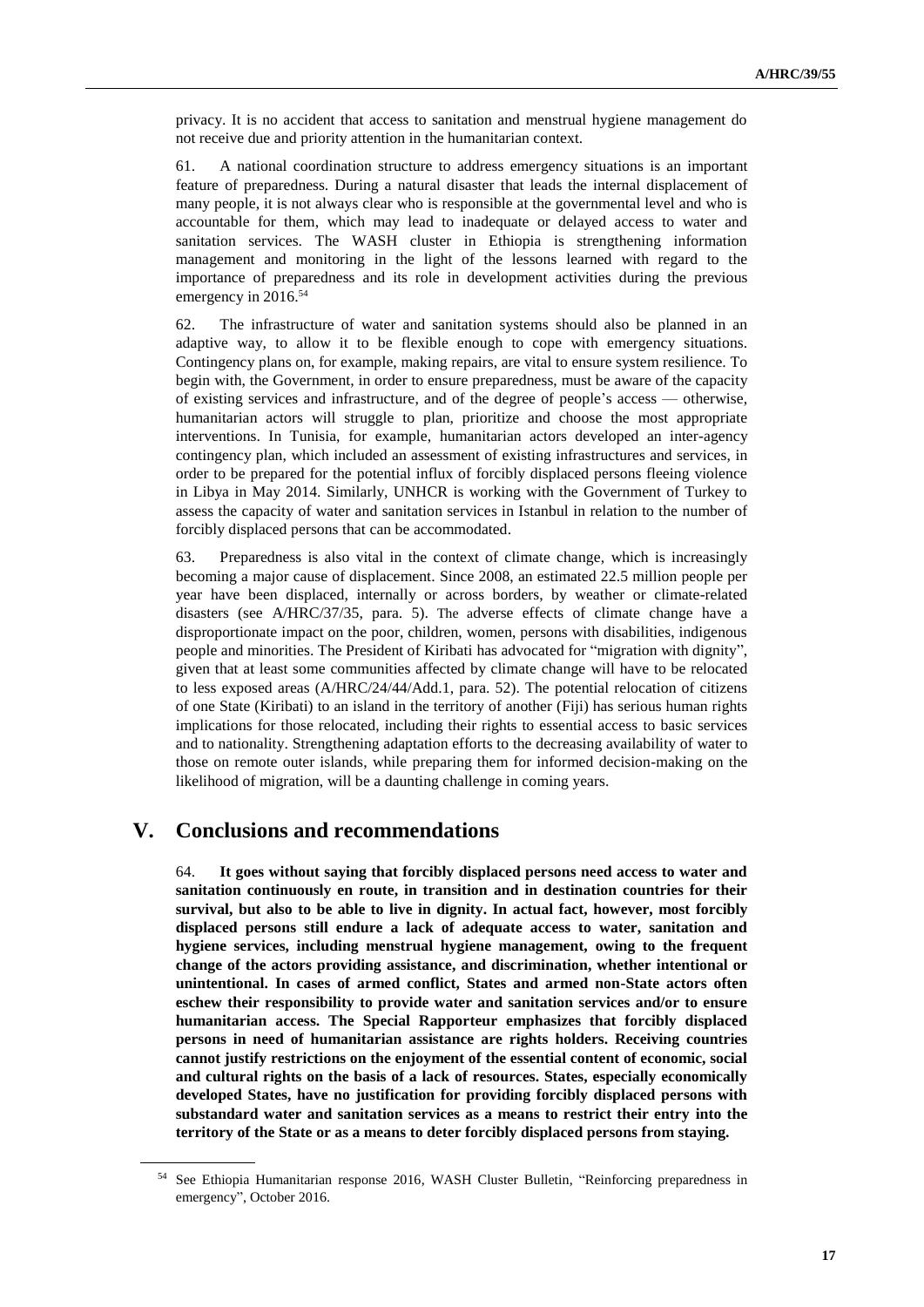65. **The Special Rapporteur expresses his concern at the practice followed, during emergencies, of prioritizing certain minimum obligations by narrowly interpreting "life-saving", and of not setting a time frame to move towards the progressive realization of the rights of displaced persons. In stabilized and protracted situations, the degree of access by forcibly displaced persons should progressively improve from the minimum essential level. Progressive realization requires the taking of deliberate, concrete and targeted steps to the maximum extent of available resources; this includes international cooperation and continuing funding. The Special Rapporteur reminds economically developed States that they have a special responsibility to assist the poorer developing States in the provision of safe drinking water and adequate sanitation in a manner that is consistent with the human rights framework.**

66. **Humanitarian assistance tends to concentrate on camps, even though most forcibly displaced persons actually live outside camps. An inclusive approach that seeks to involve forcibly displaced persons in national and local development planning and in supporting local water and sanitation services is needed. Global monitoring in the development context, however, lacks disaggregated data on access to water and sanitation by forcibly displaced persons. Furthermore, the collection of data and monitoring in humanitarian settings are not well developed. Despite the challenge that the nexus between humanitarian issues and development poses, given the differences that characterize relevant mechanisms, both actors should take advantage of each other's expertise and capacities. Weak and vague accountability of humanitarian and development actors themselves contribute to unsustainable or discontinuous interventions. The human rights framework — in particular the principles of sustainability, participation and accountability, as well as cost-efficiency from a human rights perspective — can offer consistency, given that the persons concerned continue to be entitled to the human rights to water and sanitation throughout the humanitarian and development phases.** 

67. **Strengthening the human rights to water and sanitation during times of stability could help to reduce and mitigate the risks of displacement, since the realization of these rights requires the strengthening of other human rights. The level of the realization of the human rights to water and sanitation can indeed act as a gauge of the implementation of other human rights, and hence reflect people's degree of resilience. The effects of the realization — or lack thereof — of human rights during times of stability are often repeated or even exacerbated in humanitarian responses. Strengthening participation and access to remedies and accountability to all will contribute to strengthening the protection of human rights and the resilience of affected persons when an emergency arises.** 

68. **In the light of the above conclusions, the Special Rapporteur recommends that States:**

(a) **Guarantee the human rights to water and sanitation by refugees, asylum seekers and migrants in transit or at their destination with the same conditions as those granted to nationals of the States concerned, regardless of their legal status and documentation;**

(b) **Establish a clear institutional structure in the provision of water and sanitation during times of stability as one aspect of resilience and preparedness;**

(c) **Strengthen support for the realization of the human rights to water and sanitation by internally displaced persons, and seek international support when needed;**

Respect the provisions of international humanitarian law in situations of **armed conflict, including by granting safe, rapid and unimpeded humanitarian access to those in need.**

69. **The Special Rapporteur recommends that States and humanitarian actors:** 

Apply the framework of the human rights to water and sanitation at all **times — before, during and after emergency situations, armed or non-armed conflicts or disasters;**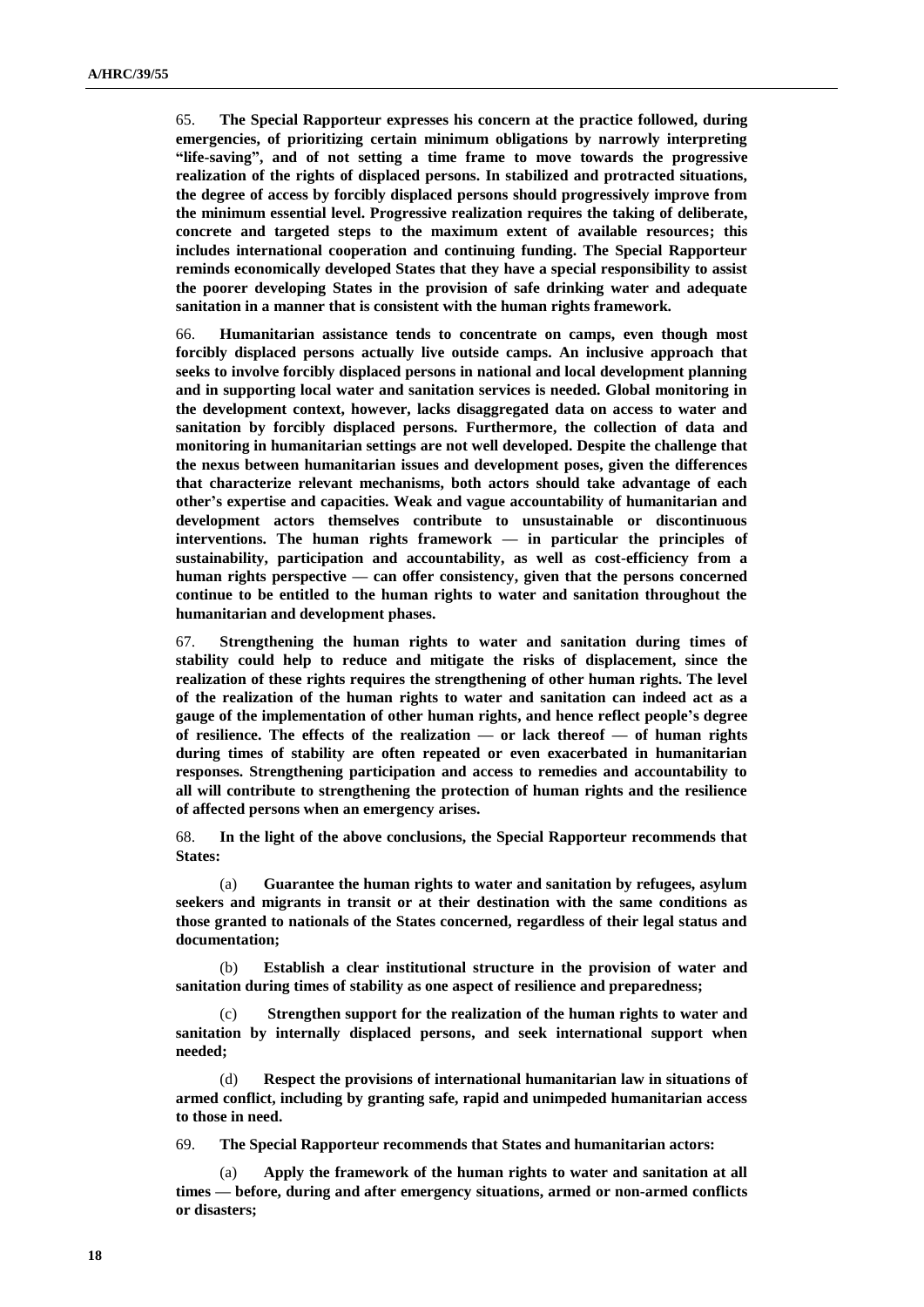(b) **Ensure immediate access to the minimum essential level of water and sanitation on a non-discriminatory basis during situations of emergency, including by:**

(i) **Ensuring equal access to the minimum essential amount of water that is sufficient and safe for personal and domestic uses and to prevent disease;**

(ii) **Providing the elements that every person needs for health and survival, and to live in dignity;** 

(iii) **Adopting and implementing a water and sanitation strategy and plan of action that addresses the entire population, including refugees, asylum seekers, migrants and internally displaced persons;** 

(iv) **Monitoring the extent of the realization of the human rights to water and sanitation;** 

(v) **Taking measures to prevent, treat and control diseases linked to water and sanitation;**

(c) **Apply the human rights principles of progressive realization, using the maximum available resources, and of sustainability;** 

(d) **Develop planning for progressive realization, including efforts aimed at strengthening the operational resilience of water and sanitation services in an inclusive and sustainable manner from the outset of the emergency phase, with an assumption that the situation could continue;**

(e) **Set up mechanisms for the participation of forcibly displaced persons and other affected populations, from the preparatory processes through to the phases during emergencies, and throughout different stages;**

(f) **Address the needs of the most at risk when designing water and sanitation interventions, through participatory processes.**

70. **The Special Rapporteur recommends that States and humanitarian and development actors:**

(a) **Apply the human rights framework as a humanitarian-development nexus, in particular the principles of sustainability, participation, equality and nondiscrimination and progressive realization;**

(b) **Continue to strengthen efforts for an inclusive approach to address access to water and sanitation by forcibly displaced persons, by:** 

(i) **Including asylum seekers, refugees, migrants and internally displaced persons in national and local development plans, by and monitoring the realization of their human rights to water and sanitation;**

(ii) **More effectively supporting local water and sanitation service providers in order to improve services and to ensure their operational continuity in an inclusive manner, including by ensuring access by forcibly displaced persons and other affected populations;**

(c) **Apply an inclusive approach when preparing a safe environment, with access to basic services for the voluntary repatriation, integration and settlement of refugees and internally displaced persons, taking into account their aspirations and with a view to progressively improving services;**

(d) **Strengthen the human rights to water and sanitation as a means to build the resilience of both people and services, and to reduce and mitigate the risks of displacement by ensuring in particular participation and the right to information, remedy and accountability;**

(e) **Clearly identify roles, responsibilities and performance standards of actors, and set up accountability mechanisms.**

71. **The Special Rapporteur recommends that funders and humanitarian and development actors:**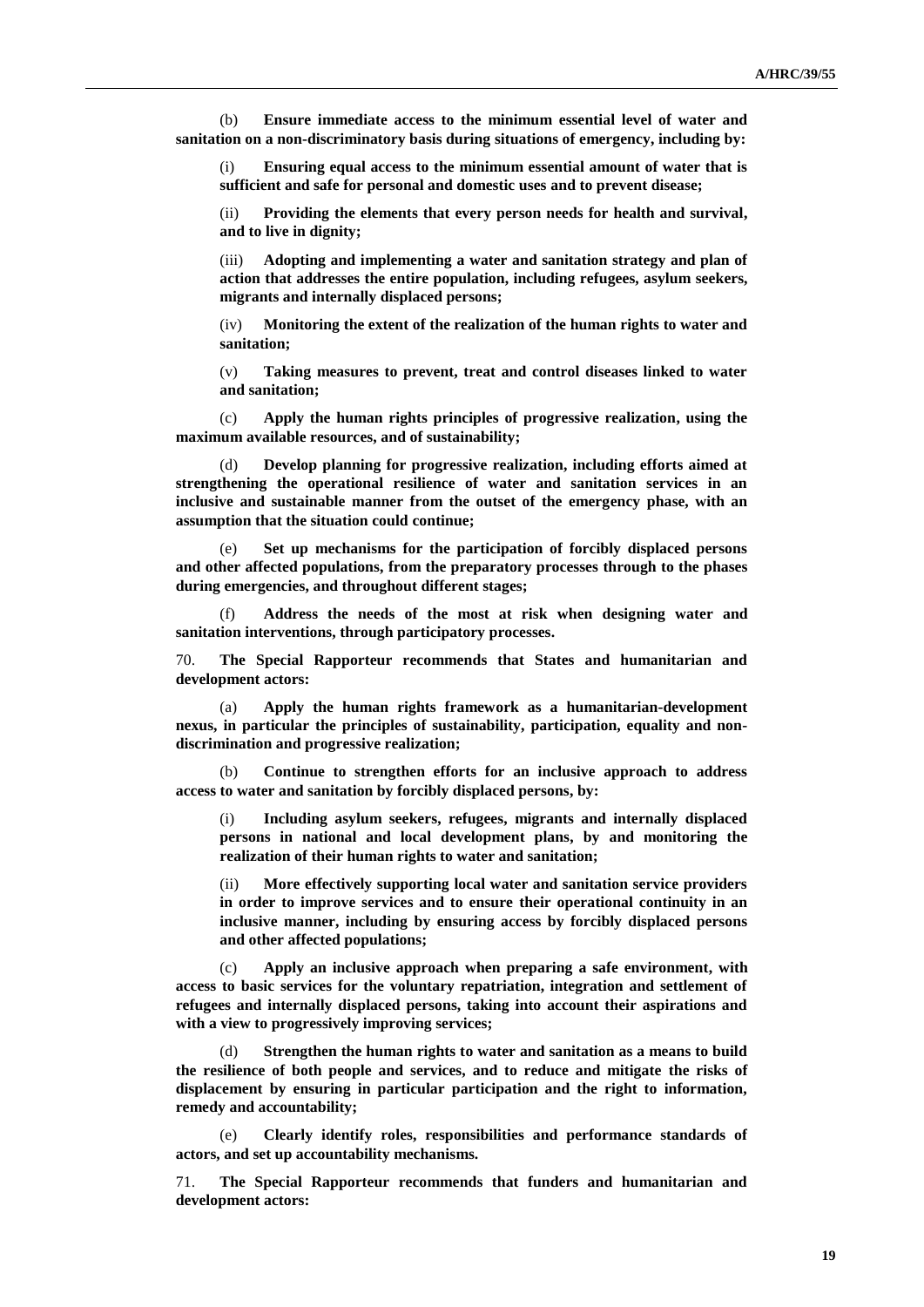(a) **Prioritize the allocation of humanitarian and development funds to support the realization of the human rights to water and sanitation by forcibly displaced persons;**

(b) **Develop a multi-year programming and financing plan to address access to water and sanitation services by forcibly displaced persons and other affected populations in order to achieve the progressive realization of their rights to water and sanitation;**

(c) **Place greater emphasis on accountability for the affected persons;**

(d) **Allocate additional resources to humanitarian and development actors so that they may carry out research, and collect and analyse data on access to water and sanitation by forcibly displaced persons.**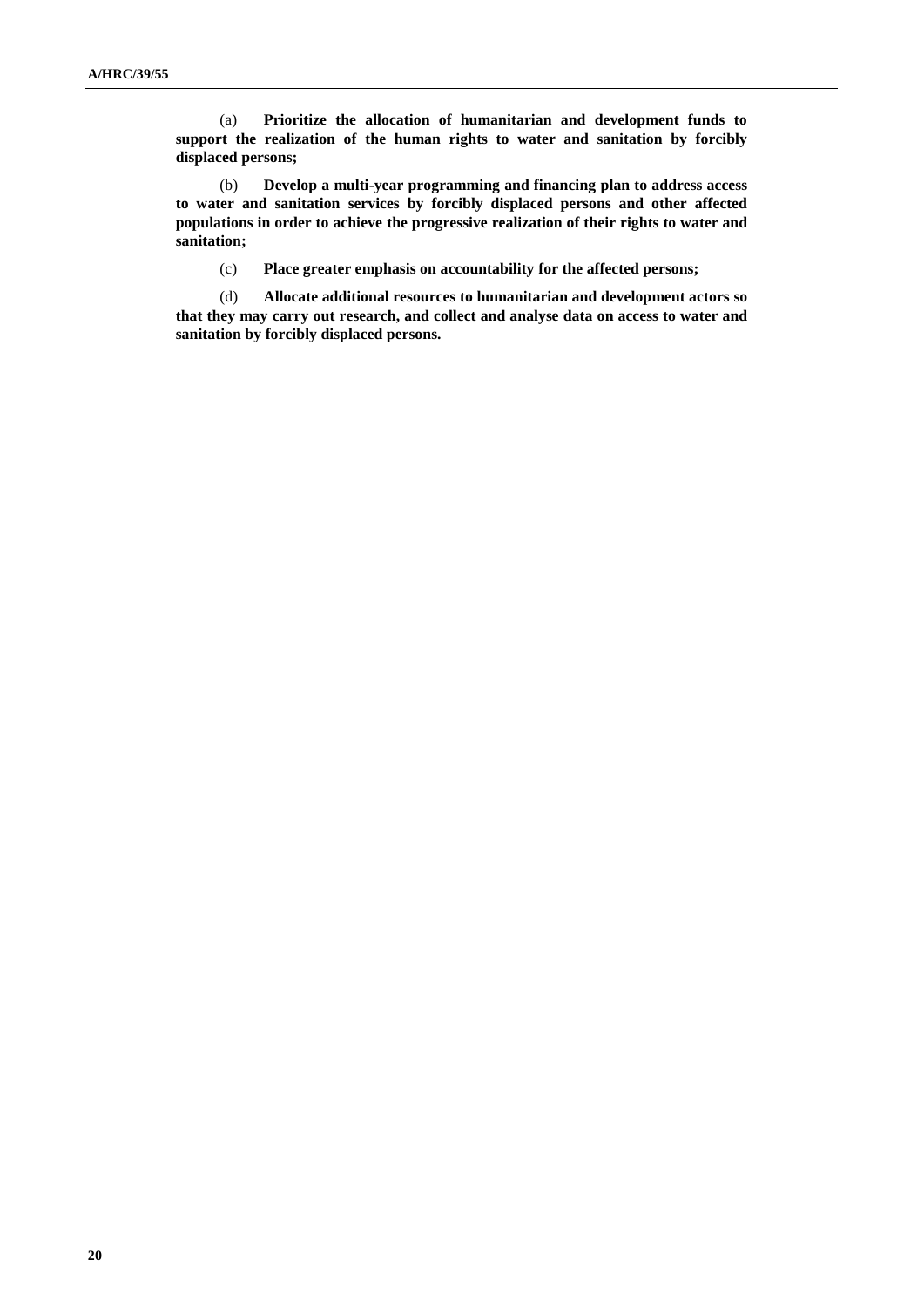### **Annex**

# **Follow-up analysis of official country visits**

## **I. Introduction**

1. Pursuant to resolutions 27/7 and 33/10 of the Human Rights Council, the Special Rapporteur on the human rights to safe drinking water and sanitation undertakes official country visits to promote the full realization of the human right to safe drinking water and sanitation, following the criteria of availability, quality, physical accessibility, affordability and acceptability. More concretely, the Special Rapporteur examines the situation of water and sanitation at the national level, identifies good practices, and makes recommendations to the Government on steps to improve access and ensure the protection of human rights to safe drinking water and sanitation.

2. The Human Rights Council encourages all Governments to continue to respond favourably to requests by the Special Rapporteur for visits and information, to follow up effectively on the recommendations of the mandate holder and to make available information on measures taken in this regard (para. 15 of Resolution 33/10). Furthermore, the Manual of Operations of the Special Procedures of the Human Rights Council stipulates that Special Procedures mandate-holders can seek to enhance the effectiveness of their country visits in various ways, including by formulating their recommendations in ways that facilitate implementation and monitoring and undertaking follow-up initiatives through communications and further visits (paras. 97 to 105).

3. In this connection, the Special Rapporteur is seeking to enhance the effectiveness of his official country visits by undertaking a follow-up analysis of those visits focusing on the implementation of recommendations elaborated in the country visit reports.

### **II. Information on official country visits**

4. Since his appointment in November 2014, the current Special Rapporteur undertook official country visits to seven countries:

- Tajikistan (4 to 12 August 2015, [A/HRC/33/49/Add.2\)](http://ap.ohchr.org/documents/dpage_e.aspx?si=A/HRC/33/49/Add.2)
- Botswana (9 to 17 November 2015, [A/HRC/33/49/Add.3\)](http://ap.ohchr.org/documents/dpage_e.aspx?si=A/HRC/33/49/Add.3)
- El Salvador (11 to 18 May 2016[, A/HRC/33/49/Add.1\)](http://ap.ohchr.org/documents/dpage_e.aspx?si=A/HRC/33/49/Add.1)
- Portugal (5 to 13 December 2016, [A/HRC/36/45/Add.1\)](http://ap.ohchr.org/documents/dpage_e.aspx?si=A/HRC/36/45/Add.1)
- Mexico (2 to12 May 2017[, A/HRC/36/45/Add.2\)](http://ap.ohchr.org/documents/dpage_e.aspx?si=A/HRC/36/45/Add.2)
- India (27 October to 10 November 2017, A/HRC/39/55/Add.1, report forthcoming)
- Mongolia (9 to 20 April 2018, A/HRC/39/55/Add.2, report forthcoming)
- Malaysia (dates confirmed for 21 November to 4 December 2018)
- Lesotho (dates confirmed for 4 to 15 February 2019)

5. Since the mandate was established in 2008, the former and current Special Rapporteur conducted a total of 22 country visits corresponding to the following geographical distributions: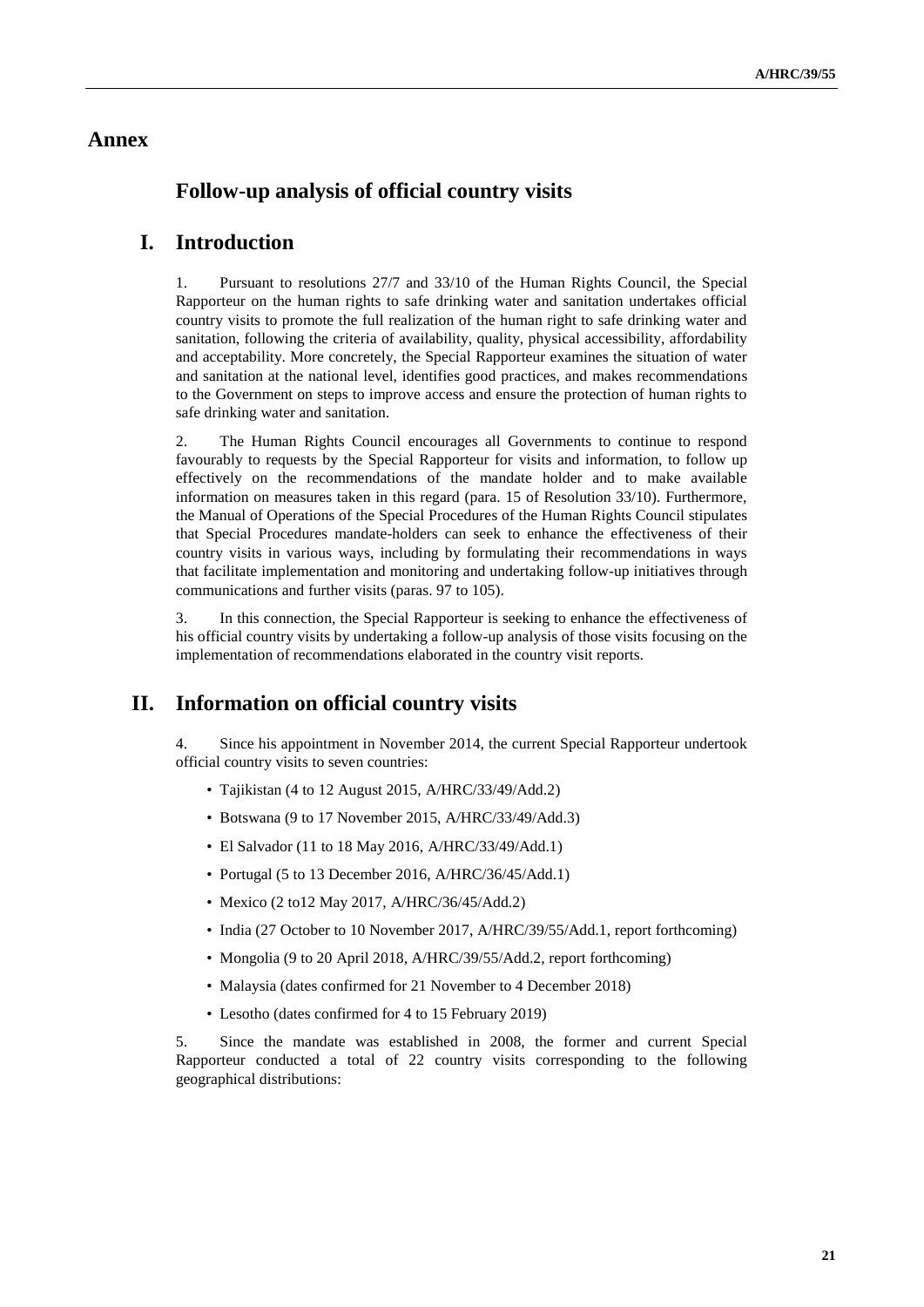| Country                  | Date of visit                                       | Regional Group                  |
|--------------------------|-----------------------------------------------------|---------------------------------|
| Egypt                    | 21-28 June 2009                                     | Africa                          |
| Namibia                  | 4-11 July 2011                                      | Africa                          |
| Senegal                  | 14–21 November 2011                                 | Africa                          |
| Kenya                    | 22-28 July 2014                                     | Africa                          |
| <b>Botswana</b>          | $9-17$ November 2015                                | Africa                          |
| Bangladesh               | $3-10$ December 2009                                | Asia-Pacific                    |
| Japan                    | 20-28 July 2010                                     | Asia-Pacific                    |
| Tuvalu                   | 17-19 July 2012                                     | Asia-Pacific                    |
| Kiribati                 | 23-26 July 2012                                     | Asia-Pacific                    |
| Thailand                 | 1-8 February 2013                                   | Asia-Pacific                    |
| Jordan                   | 11-16 March 2014                                    | Asia-Pacific                    |
| Tajikistan               | 4-12 August 2015                                    | Asia-Pacific                    |
| India                    | 27 October to<br>10 November 2017                   | Asia-Pacific                    |
| Mongolia                 | 9 to 20 April 2018                                  | Asia-Pacific                    |
| Slovenia                 | 24-28 May 2010                                      | Eastern Europe                  |
| Uruguay                  | 13-17 February 2012                                 | Latin America and the Caribbean |
| <b>Brazil</b>            | 9-19 December 2013                                  | Latin America and the Caribbean |
| El Salvador              | 11-18 May 2016                                      | Latin America and the Caribbean |
| Mexico                   | 2-12 May 2017                                       | Latin America and the Caribbean |
| Costa Rica               | 19-27 March 2009                                    | Latin America and the Caribbean |
| United States of America | 22 February to 4 March 2011 Western Europe & Others |                                 |
| Portugal                 | 5-13 December 2016                                  | Western Europe & Others         |

**Table 1 List of all official country visits undertaken by the mandate of the Special Rapporteur on the human rights to safe drinking water and sanitation**

# **III. Scope of the follow-up analysis project**

6. In the first half of 2018, the Special Rapporteur commenced the follow-up analysis of the first five official country visits undertaken since 2015, namely, Botswana, El Salvador, Mexico, Portugal, and Tajikistan.

**7.** The Special Rapporteur intends to continue the follow-up analysis of all the official country visits undertaken by him as well as those undertaken by the former Special Rapporteur. In 2019, he will focus on the follow-up analysis to India and Mongolia and visits undertaken by the former Special Rapporteur, the latter focusing particularly on those countries that will be reviewed by relevant treaty monitoring bodies or under the Universal Periodic Review of the Human Rights Council in 2019 and 2020.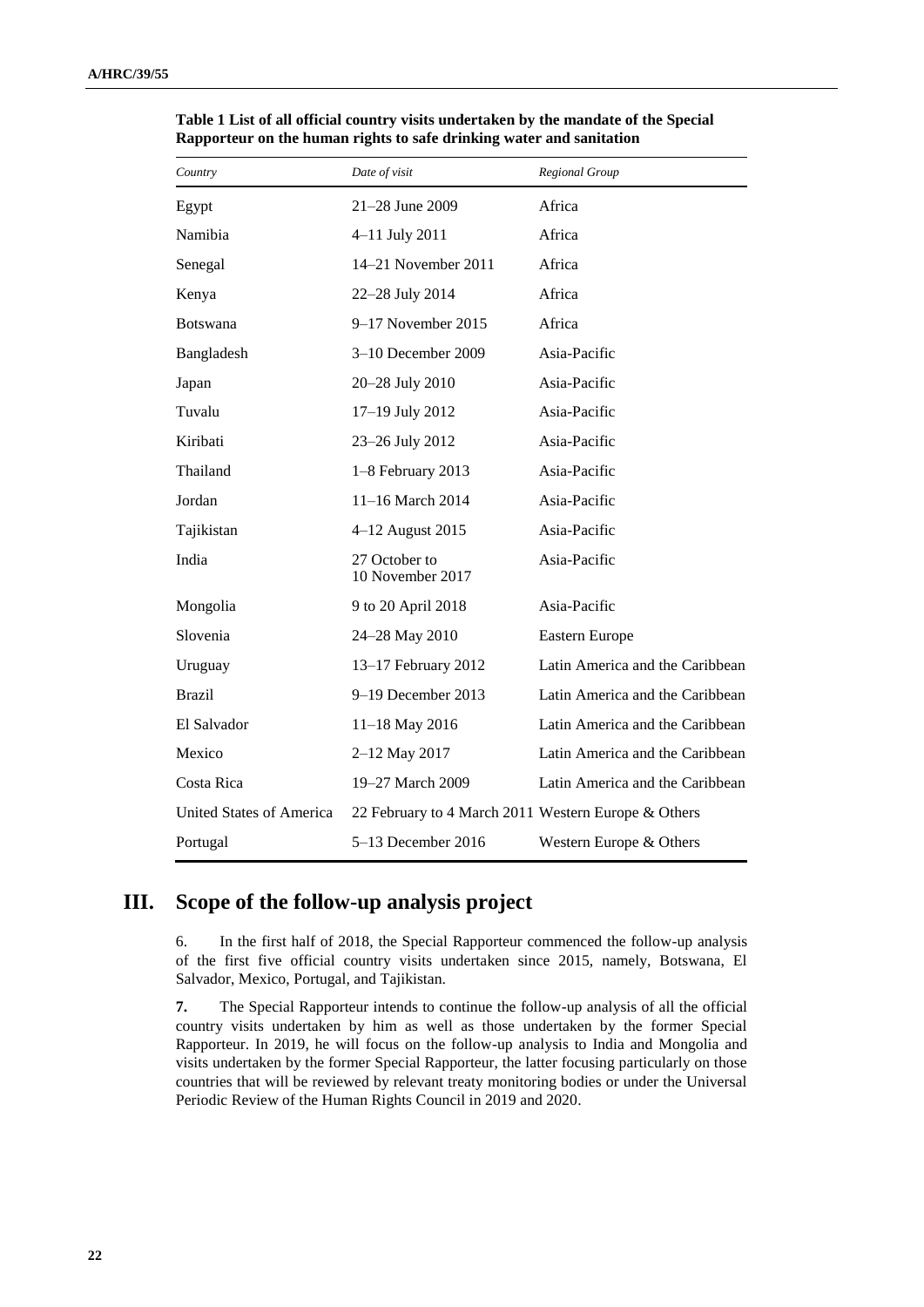# **IV. Methodology**

### **A. Desk research**

8. At the initial stage of the follow-up analysis project, the Special Rapporteur has undertaken research on the recent developments related to the recommendations elaborated in his official country visit reports. This preliminary analysis firstly involves a mapping exercise of the recommendations and key issues mentioned in the body of each country visit report, aiming to identify particular and cross-cutting issues of relevance to the human rights to water and sanitation in the country. Secondly, based mainly on the issues addressed in the recommendations, but not limited to those issues, desktop research is carried out to obtain information on the new developments particularly related to the implementation of the recommendation since the Special Rapporteur's visit.

9. The structure of the preliminary analysis is composed of: (1) issues and information identified in the report, (2) corresponding recommendation(s) of the Special Rapporteur and (3) information on relevant developments. A sample extract from the preliminary analysis on the visit to Botswana is introduced below.

| <b>Issues and information</b>                             | Women and girls<br>C.                                                                                                                                                                                                                                                                                                                                                                                                                                                                                                                                                                                                                                                                 |
|-----------------------------------------------------------|---------------------------------------------------------------------------------------------------------------------------------------------------------------------------------------------------------------------------------------------------------------------------------------------------------------------------------------------------------------------------------------------------------------------------------------------------------------------------------------------------------------------------------------------------------------------------------------------------------------------------------------------------------------------------------------|
| identified in the report                                  | Para. 63: Women and girls disproportionally affected by lack<br>of access to water and sanitation and bore heavier border                                                                                                                                                                                                                                                                                                                                                                                                                                                                                                                                                             |
|                                                           | Para. 64: Lack of women's participation in decision-making                                                                                                                                                                                                                                                                                                                                                                                                                                                                                                                                                                                                                            |
|                                                           | Para. 65: Inadequate water, sanitation and hygiene in schools<br>affecting girls                                                                                                                                                                                                                                                                                                                                                                                                                                                                                                                                                                                                      |
| <b>Recommendation of the</b><br><b>Special Rapporteur</b> | Recommendation (A/HRC/33/49/Add.3, para. 72(o)): Increase<br>the participation of women in decision-making relating to<br>water and sanitation and take special measures to reduce the<br>disproportionate burden on women caused by the lack of<br>access to water and sanitation                                                                                                                                                                                                                                                                                                                                                                                                    |
| <b>Relevant developments</b>                              | • National Development Plan 11                                                                                                                                                                                                                                                                                                                                                                                                                                                                                                                                                                                                                                                        |
|                                                           | During National Development Plan 11, gender analysis and<br>gender equality centered planning will be promoted to inform<br>gender-responsive and rights-based policies. This will<br>facilitate, amongst others, fairness of treatment, including in<br>the distribution of development resources and opportunities<br>between women and men. Implementation of gender<br>mainstreaming as a strategy for sustainable development will<br>be intensified across sectors to ensure equal and meaningful<br>opportunities for women and men to participate in and benefit<br>from socio-economic, cultural and political development<br>initiatives of the country (NDP 11, 2017–2023) |
|                                                           | • Committee on the Elimination of Discrimination against<br>Women, Fourth periodic report submitted by Botswana<br>received in November 2017                                                                                                                                                                                                                                                                                                                                                                                                                                                                                                                                          |
|                                                           | "The Gender National Strategy adopted by the National<br>Gender Machinery has prioritized the following national<br>development areas for gender mainstreaming:  Social<br>Protection and social services (health, adequate sanitation and<br>improved well-being, access to quality education, training and<br>information, safe housing and consideration for addressing<br>issues of energy and climate change for a sustainable                                                                                                                                                                                                                                                   |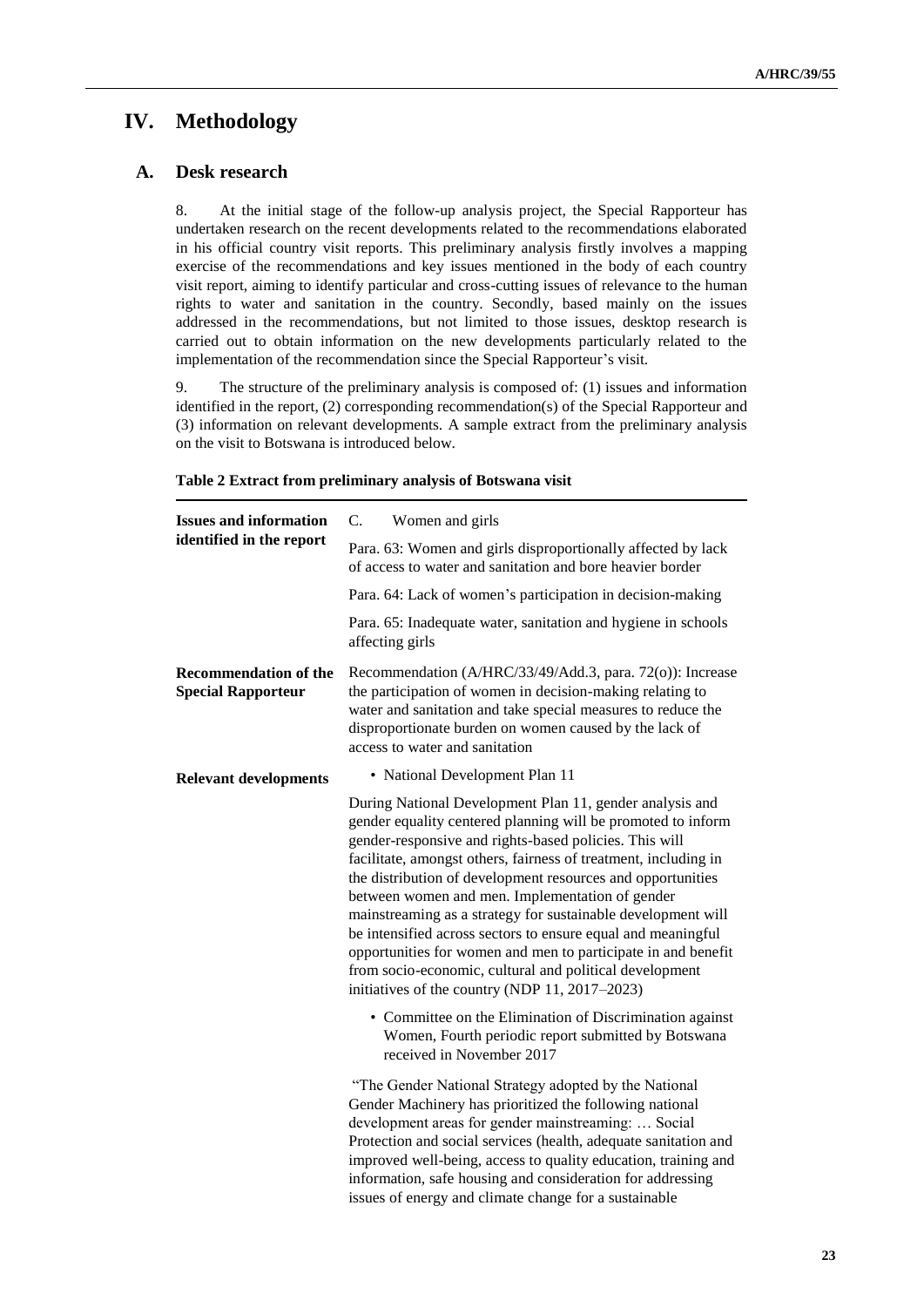environment) … Access to justice, protection of human rights and freedom from violence; Special measures targeting vulnerable groups of men, women, girls and boys across all the four areas." (CEDAW/C/BWA/4, para. 31)

10. The primary source of information for the preliminary analysis is official sources from Governments or international organizations. In particular, the Special Rapporteur consulted reports submitted and issued in the context of international treaty monitoring processes and the Universal Periodic Review of the Human Rights Council. He also consulted official information from national legislative, regulatory other governmental bodies to identify any recent developments on legislative, policy and regulatory measures related to the human rights to safe drinking water and sanitation. Finally, he examined reports from international cooperation partners and from international organizations that have a presence or activities in the country in question.

### **B. Consultation process: questionnaire to Government and other stakeholders**

11. In order to collect further information, the Special Rapporteur used a questionnaire as a tool to obtain the information necessary to assess the status of implementation of the recommendations. The Special Rapporteur sent a questionnaire to each Government and he invited the civil society and other stakeholders to contribute to this follow-up analysis by submitting a written response to the specific questionnaire. A sample questionnaire is presented below.

12. All questionnaires sent to the Government and other stakeholders for each official country visit can be found at: [www.ohchr.org/srwaterandsanitation/followup.](http://www.ohchr.org/srwaterandsanitation/followup)

#### **Table 3 Extract from Questionnaire sent to the Government of Botswana**

*Questionnaire to the Government of Botswana*

Please respond to below questions regarding the status of the recommendations made in my report on the visit to Botswana in November 2015 (A/HRC/33/49/Add.3).

Recommendation (A/HRC/33/49/Add.3, para. 72(a))

"Adopt the draft national water policy in order to approach water and sanitation issues in a comprehensive manner guided by the principles and normative content of the human rights to water and sanitation. Such a policy should include a long-term strategy for sustainable water resources management, taking into account the foreseen increase in water stress";

Question 1. Please describe how the National Water Policy (approved by the Parliament in 2016) incorporates the framework of the human rights to water and sanitation including how it addresses situations of water stress. Please provide a copy of the National Water Policy.

Question 2. Please clarify the status of the creation of a National Waste Management Policy and describe how it incorporates the framework of the human rights to water and sanitation. Please provide a copy of the National Waste Management Policy.

#### **C. Analysis**

13. The Special Rapporteur is currently analysing all relevant information related to the recommendations elaborated in his country visit reports with the aim of providing an assessment on the status of implementation of the recommendations.

14. The final analysis will identify each recommendation under the following categories: "Fully implemented", "Partially implemented/Implementation in Progress" or